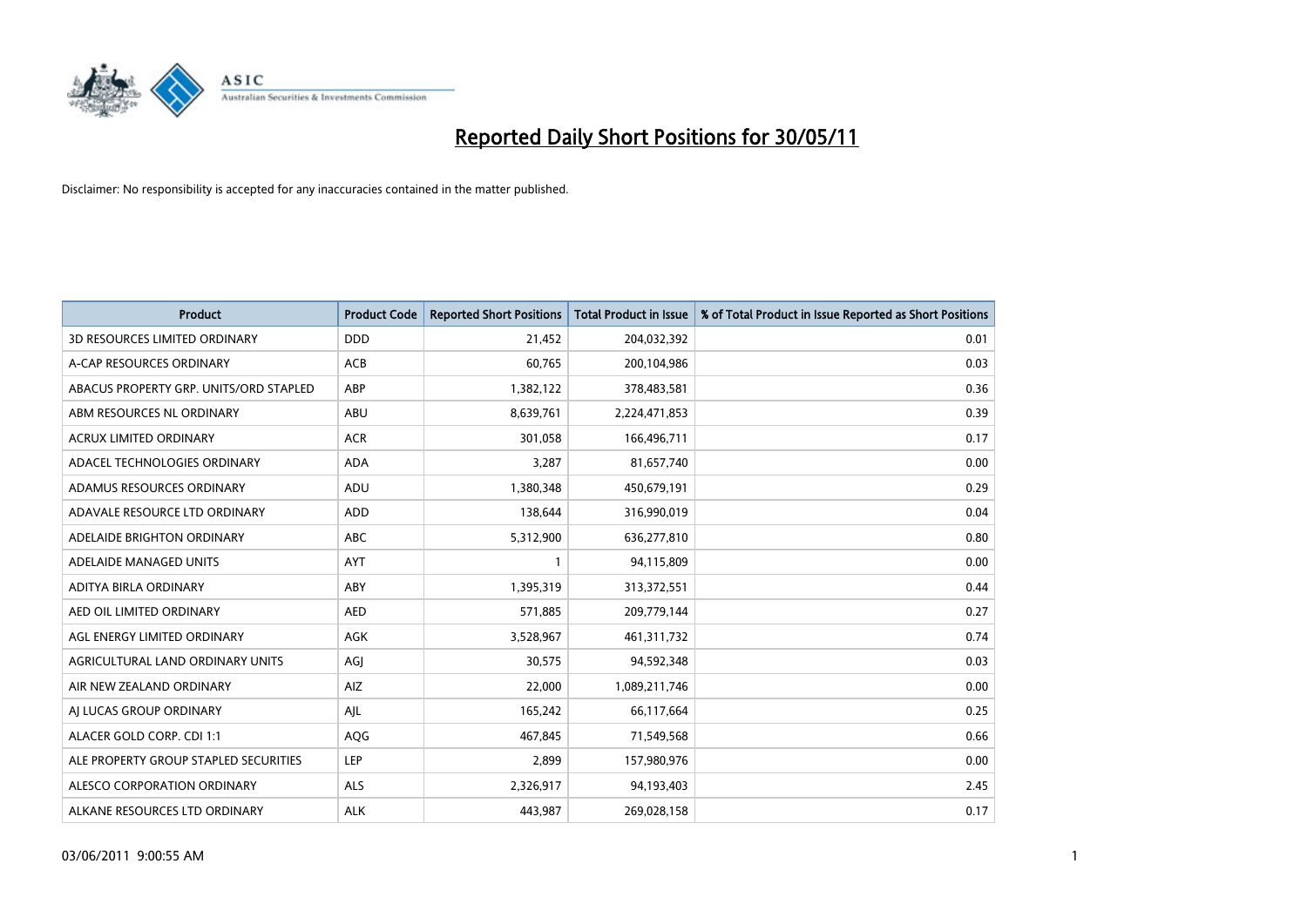

| <b>Product</b>                         | <b>Product Code</b> | <b>Reported Short Positions</b> | <b>Total Product in Issue</b> | % of Total Product in Issue Reported as Short Positions |
|----------------------------------------|---------------------|---------------------------------|-------------------------------|---------------------------------------------------------|
| ALLIANCE RESOURCES ORDINARY            | AGS                 | 153,664                         | 341,172,309                   | 0.05                                                    |
| ALLIED GOLD LIMITED ORDINARY           | <b>ALD</b>          | 5,301,018                       | 1,198,537,554                 | 0.44                                                    |
| ALTONA MINING LTD ORDINARY             | <b>AOH</b>          | 500,000                         | 472,133,029                   | 0.11                                                    |
| ALUMINA LIMITED ORDINARY               | <b>AWC</b>          | 21,882,705                      | 2,440,196,187                 | 0.88                                                    |
| AMADEUS ENERGY ORDINARY                | AMU                 | 604,000                         | 300,288,855                   | 0.20                                                    |
| AMALGAMATED HOLDINGS ORDINARY          | AHD                 | 17,016                          | 157,461,063                   | 0.01                                                    |
| AMCOR LIMITED ORDINARY                 | <b>AMC</b>          | 8,639,090                       | 1,227,416,280                 | 0.68                                                    |
| AMP LIMITED ORDINARY                   | AMP                 | 11,861,911                      | 2,789,686,764                 | 0.42                                                    |
| AMPELLA MINING ORDINARY                | <b>AMX</b>          | 660,317                         | 204,785,108                   | 0.33                                                    |
| ANGLOGOLD ASHANTI CDI 5:1              | AGG                 | 989                             | 89,207,765                    | 0.00                                                    |
| ANSELL LIMITED ORDINARY                | <b>ANN</b>          | 3,934,721                       | 133,011,550                   | 2.97                                                    |
| ANTARES ENERGY LTD ORDINARY            | <b>AZZ</b>          | 101,632                         | 275,000,000                   | 0.04                                                    |
| ANZ BANKING GRP LTD ORDINARY           | ANZ                 | 12,323,109                      | 2,596,828,457                 | 0.44                                                    |
| APA GROUP STAPLED SECURITIES           | <b>APA</b>          | 7,033,855                       | 556,193,951                   | 1.23                                                    |
| APEX MINERALS NL ORDINARY              | <b>AXM</b>          | 991,267                         | 5,550,243,713                 | 0.02                                                    |
| APN EUROPEAN RETAIL UNITS STAPLED SEC. | <b>AEZ</b>          | 11,832                          | 544,910,660                   | 0.00                                                    |
| APN NEWS & MEDIA ORDINARY              | APN                 | 19,428,859                      | 618,568,292                   | 3.14                                                    |
| AQUARIUS PLATINUM. ORDINARY            | <b>AQP</b>          | 3,539,890                       | 470,070,802                   | 0.72                                                    |
| <b>AOUILA RESOURCES ORDINARY</b>       | <b>AQA</b>          | 4,262,199                       | 374,368,499                   | 1.14                                                    |
| ARAFURA RESOURCE LTD ORDINARY          | <b>ARU</b>          | 6,277,039                       | 367,980,342                   | 1.72                                                    |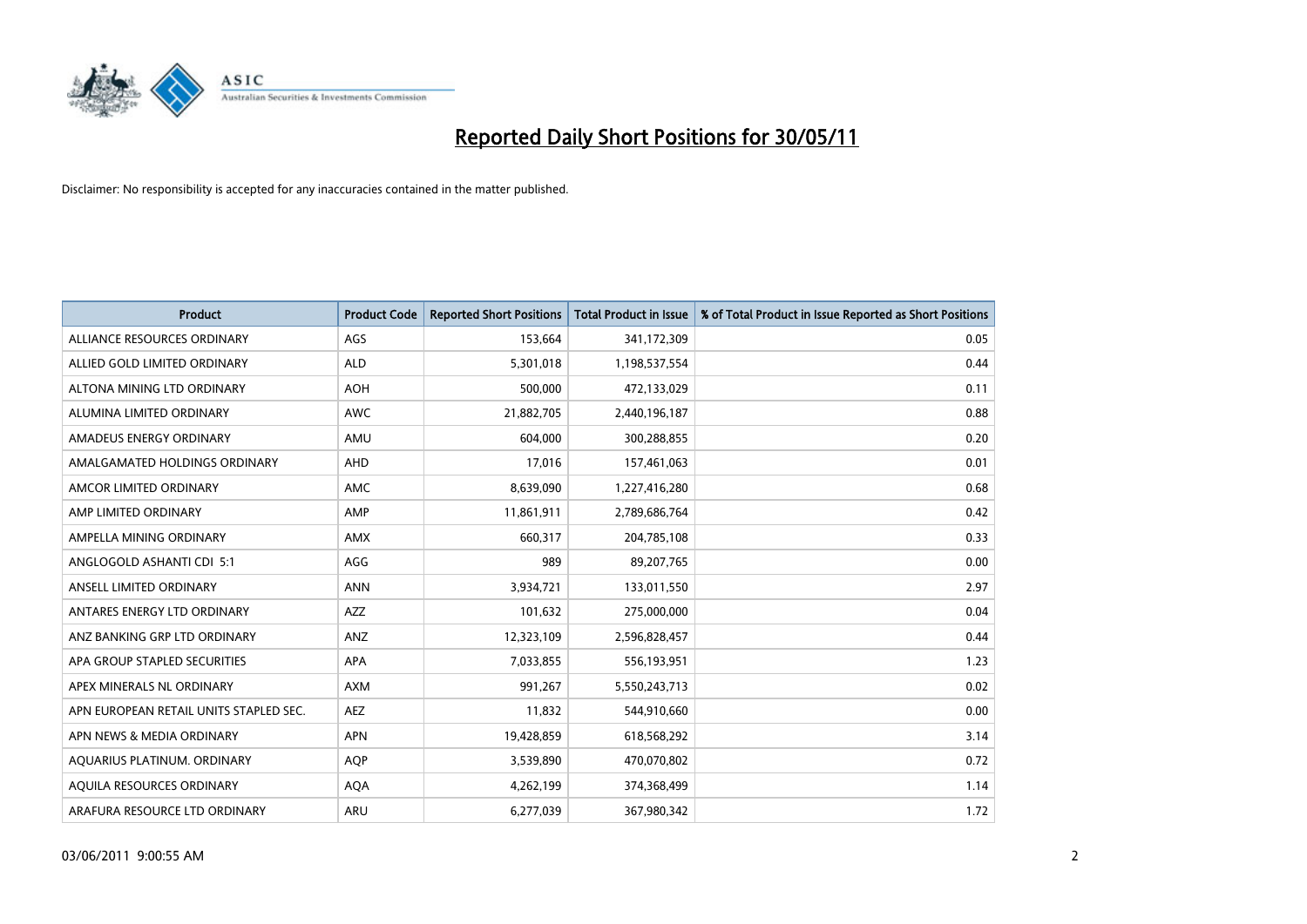

| <b>Product</b>                          | <b>Product Code</b> | <b>Reported Short Positions</b> | <b>Total Product in Issue</b> | % of Total Product in Issue Reported as Short Positions |
|-----------------------------------------|---------------------|---------------------------------|-------------------------------|---------------------------------------------------------|
| ARB CORPORATION ORDINARY                | ARP                 | 4,343                           | 72,481,302                    | 0.00                                                    |
| ARDENT LEISURE GROUP STAPLED SECURITIES | AAD                 | 2,653,703                       | 318,147,978                   | 0.83                                                    |
| ARISTOCRAT LEISURE ORDINARY             | <b>ALL</b>          | 36,886,188                      | 536,480,307                   | 6.89                                                    |
| ASCIANO LIMITED ORDINARY                | <b>AIO</b>          | 18,018,709                      | 2,926,103,883                 | 0.62                                                    |
| ASG GROUP LIMITED ORDINARY              | ASZ                 | 68,491                          | 169,117,796                   | 0.04                                                    |
| ASPEN GROUP ORD/UNITS STAPLED           | <b>APZ</b>          | 1,114,154                       | 579,826,041                   | 0.19                                                    |
| ASPIRE MINING LTD ORDINARY              | <b>AKM</b>          | 48,372                          | 539,971,483                   | 0.01                                                    |
| ASTON RES LTD ORDINARY                  | <b>AZT</b>          | 379,494                         | 204,527,604                   | 0.18                                                    |
| ASTRO JAP PROP GROUP STAPLED SECURITIES | AJA                 | 29,818                          | 58,445,002                    | 0.05                                                    |
| ASX LIMITED ORDINARY                    | ASX                 | 1,846,972                       | 175,136,729                   | 1.06                                                    |
| ATLANTIC LIMITED ORDINARY               | ATI                 | 469,503                         | 113,210,529                   | 0.41                                                    |
| ATLAS IRON LIMITED ORDINARY             | <b>AGO</b>          | 1,519,279                       | 824,176,142                   | 0.17                                                    |
| AURORA MINERALS LTD ORDINARY            | <b>ARM</b>          | 416                             | 104,167,499                   | 0.00                                                    |
| AURORA OIL & GAS ORDINARY               | <b>AUT</b>          | 3,534,851                       | 403,687,342                   | 0.87                                                    |
| <b>AUSDRILL LIMITED ORDINARY</b>        | <b>ASL</b>          | 196,663                         | 301,419,184                   | 0.07                                                    |
| AUSENCO LIMITED ORDINARY                | <b>AAX</b>          | 3,367,457                       | 122,987,022                   | 2.74                                                    |
| AUSSIE O RESOURCES ORDINARY             | <b>AQR</b>          | 9,268                           | 145,022,440                   | 0.01                                                    |
| AUSTAL LIMITED ORDINARY                 | ASB                 | 242,708                         | 188,069,638                   | 0.13                                                    |
| <b>AUSTAR UNITED ORDINARY</b>           | <b>AUN</b>          | 1,847,275                       | 1,271,389,658                 | 0.13                                                    |
| AUSTBROKERS HOLDINGS ORDINARY           | <b>AUB</b>          | $\overline{2}$                  | 54,658,736                    | 0.00                                                    |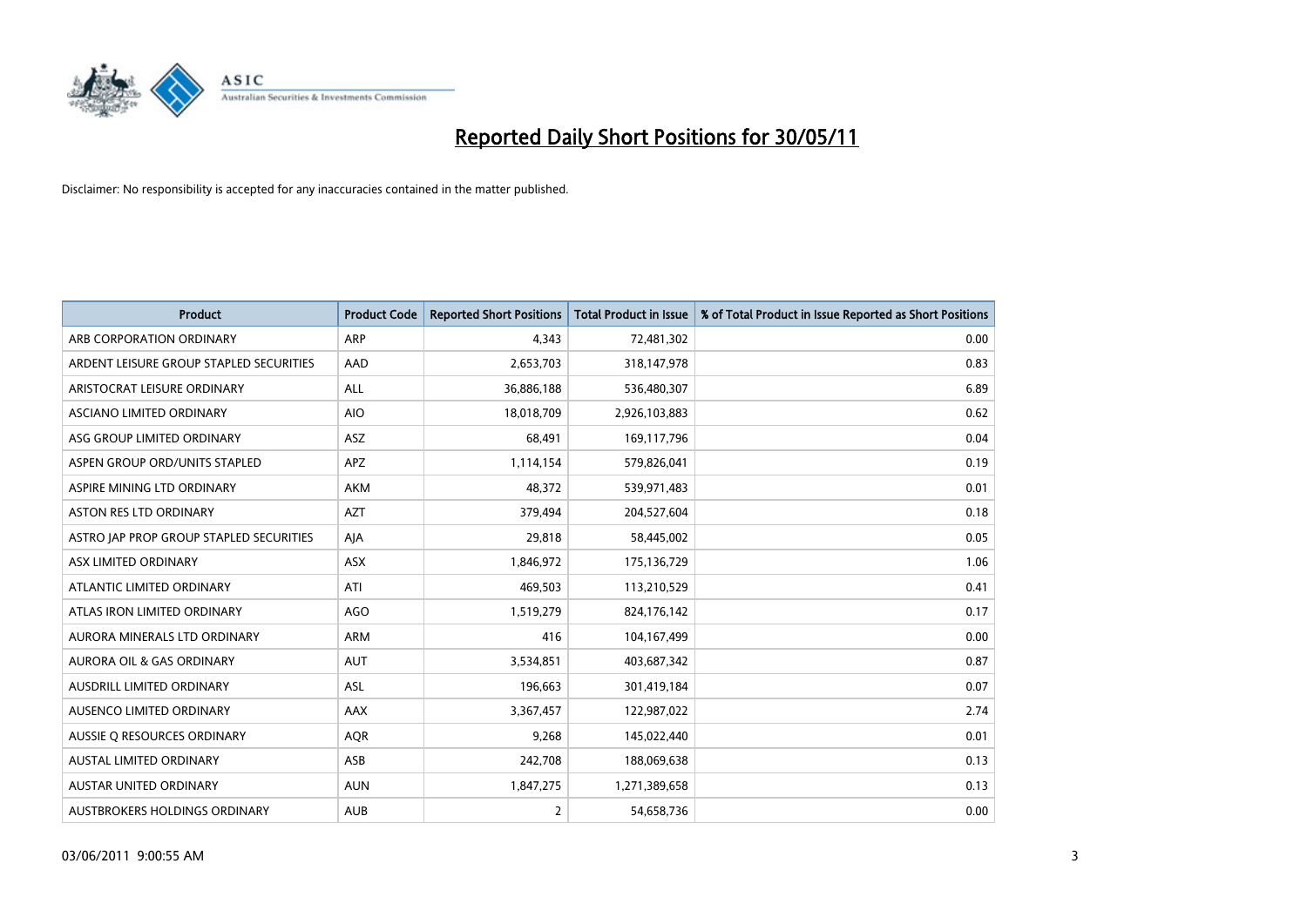

| <b>Product</b>                       | <b>Product Code</b> | <b>Reported Short Positions</b> | Total Product in Issue | % of Total Product in Issue Reported as Short Positions |
|--------------------------------------|---------------------|---------------------------------|------------------------|---------------------------------------------------------|
| <b>AUSTIN ENGINEERING ORDINARY</b>   | <b>ANG</b>          | 98,814                          | 71,714,403             | 0.13                                                    |
| <b>AUSTRALAND ASSETS ASSETS</b>      | <b>AAZPB</b>        | 1.168                           | 2,750,000              | 0.04                                                    |
| AUSTRALAND PROPERTY STAPLED SECURITY | <b>ALZ</b>          | 972,165                         | 576,846,597            | 0.16                                                    |
| AUSTRALIAN AGRICULT. ORDINARY        | AAC                 | 4,711,159                       | 303,904,127            | 1.56                                                    |
| <b>AUSTRALIAN EDUCATION UNITS</b>    | <b>AEU</b>          | 625.000                         | 175,465,397            | 0.36                                                    |
| AUSTRALIAN INFRASTR, UNITS/ORDINARY  | <b>AIX</b>          | 1,439,974                       | 620,733,944            | 0.21                                                    |
| AUSTRALIAN MINES LTD ORDINARY        | <b>AUZ</b>          | 1,400,000                       | 576,910,315            | 0.24                                                    |
| AUSTRALIAN PHARM, ORDINARY           | API                 | 903,300                         | 488,115,883            | 0.18                                                    |
| AUTOMOTIVE HOLDINGS ORDINARY         | <b>AHE</b>          | 324,562                         | 260,345,713            | 0.11                                                    |
| AVEXA LIMITED ORDINARY               | <b>AVX</b>          | 243,657                         | 847,688,779            | 0.03                                                    |
| AWE LIMITED ORDINARY                 | <b>AWE</b>          | 2,065,269                       | 521,871,941            | 0.40                                                    |
| AZUMAH RESOURCES ORDINARY            | <b>AZM</b>          | 84,074                          | 275,196,055            | 0.03                                                    |
| <b>BANDANNA ENERGY ORDINARY</b>      | <b>BND</b>          | 177,017                         | 426,515,482            | 0.04                                                    |
| BANK OF QUEENSLAND. ORDINARY         | <b>BOO</b>          | 3,765,362                       | 222,072,957            | 1.67                                                    |
| <b>BANNERMAN RESOURCES ORDINARY</b>  | <b>BMN</b>          | 71,159                          | 234,435,934            | 0.03                                                    |
| <b>BASE RES LIMITED ORDINARY</b>     | <b>BSE</b>          | 63,833                          | 165,341,114            | 0.04                                                    |
| <b>BATHURST RESOURCES ORDINARY</b>   | <b>BTU</b>          | 4,551,199                       | 666,141,330            | 0.68                                                    |
| <b>BAUXITE RESOURCE LTD ORDINARY</b> | <b>BAU</b>          | 109,797                         | 235,379,896            | 0.05                                                    |
| <b>BC IRON LIMITED ORDINARY</b>      | <b>BCI</b>          | 260,597                         | 94,381,000             | 0.27                                                    |
| BEACH ENERGY LIMITED ORDINARY        | <b>BPT</b>          | 4,640,219                       | 1,102,788,311          | 0.40                                                    |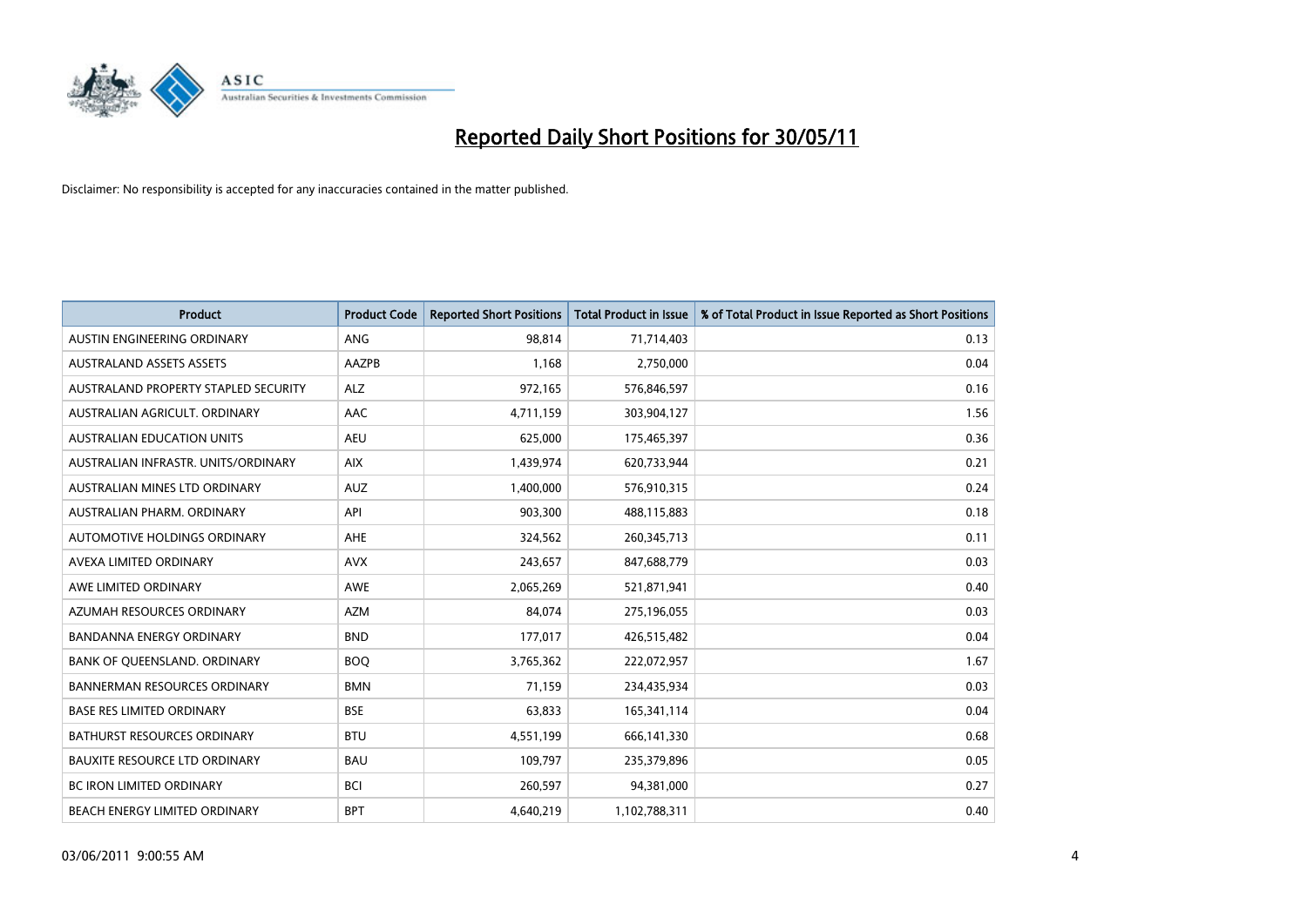

| <b>Product</b>                       | <b>Product Code</b> | <b>Reported Short Positions</b> | <b>Total Product in Issue</b> | % of Total Product in Issue Reported as Short Positions |
|--------------------------------------|---------------------|---------------------------------|-------------------------------|---------------------------------------------------------|
| BEADELL RESOURCE LTD ORDINARY        | <b>BDR</b>          | 1,350,274                       | 622,372,828                   | 0.21                                                    |
| BENDIGO AND ADELAIDE ORDINARY        | <b>BEN</b>          | 6,326,248                       | 360,268,130                   | 1.77                                                    |
| BERKELEY RESOURCES ORDINARY          | <b>BKY</b>          | 682,542                         | 174,298,273                   | 0.38                                                    |
| BETASHARES ASX FIN ETF UNITS         | <b>OFN</b>          | 38,500                          | 4,509,251                     | 0.85                                                    |
| BETASHARES ASX RES ETF UNITS         | <b>ORE</b>          | 188,220                         | 4,519,432                     | 4.16                                                    |
| <b>BHP BILLITON LIMITED ORDINARY</b> | <b>BHP</b>          | 42,385,805                      | 3,209,181,688                 | 1.32                                                    |
| <b>BILLABONG ORDINARY</b>            | <b>BBG</b>          | 16,015,927                      | 254,037,587                   | 6.28                                                    |
| <b>BIONOMICS LIMITED ORDINARY</b>    | <b>BNO</b>          | 51,513                          | 344,094,479                   | 0.01                                                    |
| <b>BIOTA HOLDINGS ORDINARY</b>       | <b>BTA</b>          | 2,228,423                       | 181,417,556                   | 1.22                                                    |
| <b>BISALLOY STEEL ORDINARY</b>       | <b>BIS</b>          | 84,480                          | 216,455,965                   | 0.04                                                    |
| BKI INVESTMENT LTD ORDINARY          | <b>BKI</b>          | 508                             | 422,863,407                   | 0.00                                                    |
| <b>BLACKMORES LIMITED ORDINARY</b>   | <b>BKL</b>          | 10,000                          | 16,744,292                    | 0.06                                                    |
| <b>BLACKTHORN RESOURCES ORDINARY</b> | <b>BTR</b>          | 35,848                          | 122,918,000                   | 0.03                                                    |
| <b>BLUESCOPE STEEL LTD ORDINARY</b>  | <b>BSL</b>          | 48,658,513                      | 1,842,207,385                 | 2.63                                                    |
| <b>BOART LONGYEAR ORDINARY</b>       | <b>BLY</b>          | 4,163,675                       | 461,163,412                   | 0.90                                                    |
| <b>BOOM LOGISTICS ORDINARY</b>       | <b>BOL</b>          | 337,999                         | 461,500,712                   | 0.07                                                    |
| BORAL LIMITED. ORDINARY              | <b>BLD</b>          | 31,883,275                      | 729,925,990                   | 4.35                                                    |
| BOTSWANA METALS LTD ORDINARY         | <b>BML</b>          | 7,000                           | 143,717,013                   | 0.00                                                    |
| <b>BOUGAINVILLE COPPER ORDINARY</b>  | <b>BOC</b>          | 5,074                           | 401,062,500                   | 0.00                                                    |
| <b>BOW ENERGY LIMITED ORDINARY</b>   | <b>BOW</b>          | 6,039,825                       | 349,517,229                   | 1.72                                                    |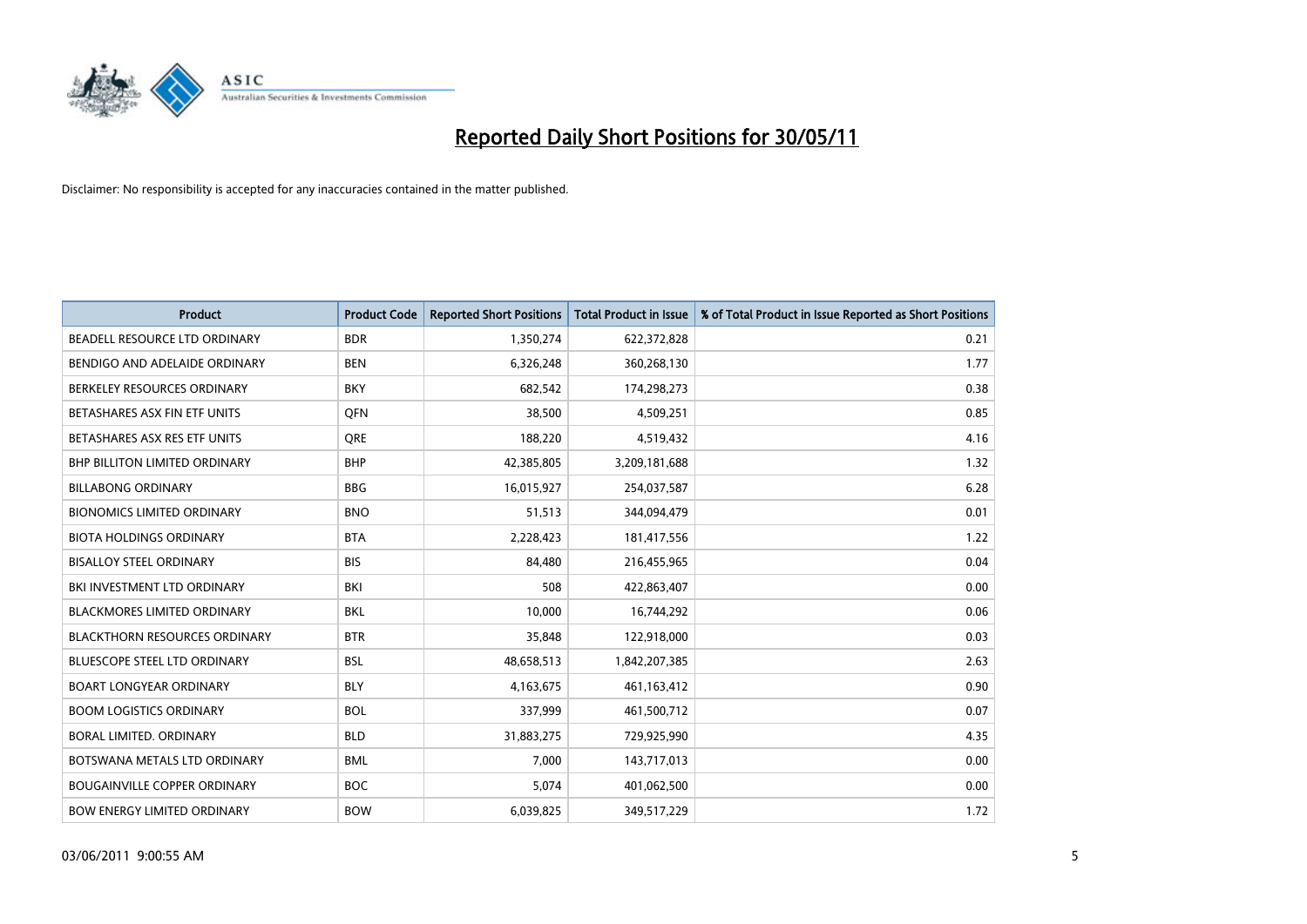

| <b>Product</b>                       | <b>Product Code</b> | <b>Reported Short Positions</b> | <b>Total Product in Issue</b> | % of Total Product in Issue Reported as Short Positions |
|--------------------------------------|---------------------|---------------------------------|-------------------------------|---------------------------------------------------------|
| <b>BRADKEN LIMITED ORDINARY</b>      | <b>BKN</b>          | 1,745,503                       | 142,834,224                   | 1.19                                                    |
| <b>BRAMBLES LIMITED ORDINARY</b>     | <b>BXB</b>          | 22,725,220                      | 1,479,320,246                 | 1.50                                                    |
| <b>BREVILLE GROUP LTD ORDINARY</b>   | <b>BRG</b>          | 3,739                           | 129,995,322                   | 0.00                                                    |
| BRICKWORKS LIMITED ORDINARY          | <b>BKW</b>          | 17,748                          | 147,567,333                   | 0.01                                                    |
| <b>BROCKMAN RESOURCES ORDINARY</b>   | <b>BRM</b>          | 168,939                         | 144,803,151                   | 0.11                                                    |
| BT INVESTMENT MNGMNT ORDINARY        | <b>BTT</b>          | 657,646                         | 160,000,000                   | 0.41                                                    |
| <b>BURU ENERGY ORDINARY</b>          | <b>BRU</b>          | 7,043,631                       | 182,840,549                   | 3.86                                                    |
| <b>BWP TRUST ORDINARY UNITS</b>      | <b>BWP</b>          | 1,378,213                       | 520,012,793                   | 0.25                                                    |
| CABCHARGE AUSTRALIA ORDINARY         | CAB                 | 695,826                         | 120,437,014                   | 0.56                                                    |
| CALTEX AUSTRALIA ORDINARY            | <b>CTX</b>          | 6,709,883                       | 270,000,000                   | 2.47                                                    |
| <b>CAMPBELL BROTHERS ORDINARY</b>    | CPB                 | 62,581                          | 67,503,411                    | 0.09                                                    |
| CAPE LAMBERT RES LTD ORDINARY        | <b>CFE</b>          | 1,284,787                       | 571,849,603                   | 0.22                                                    |
| CARABELLA RES LTD ORDINARY           | <b>CLR</b>          | 555,941                         | 54,711,817                    | 1.02                                                    |
| <b>CARBON ENERGY ORDINARY</b>        | <b>CNX</b>          | 1,778,799                       | 698,517,858                   | 0.24                                                    |
| <b>CARDNO LIMITED ORDINARY</b>       | CDD                 | 11,168                          | 106,840,756                   | 0.01                                                    |
| CARNARVON PETROLEUM ORDINARY         | <b>CVN</b>          | 14,979,068                      | 687,820,634                   | 2.16                                                    |
| <b>CARNEGIE WAVE ENERGY ORDINARY</b> | <b>CWE</b>          | 83,000                          | 899,087,627                   | 0.01                                                    |
| CARPATHIAN RESOURCES ORDINARY        | <b>CPN</b>          | 75,000                          | 265,533,501                   | 0.03                                                    |
| CARPENTARIA EXP. LTD ORDINARY        | CAP                 | 9,777                           | 98,741,301                    | 0.01                                                    |
| CARSALES.COM LTD ORDINARY            | <b>CRZ</b>          | 6,315,897                       | 234,348,300                   | 2.69                                                    |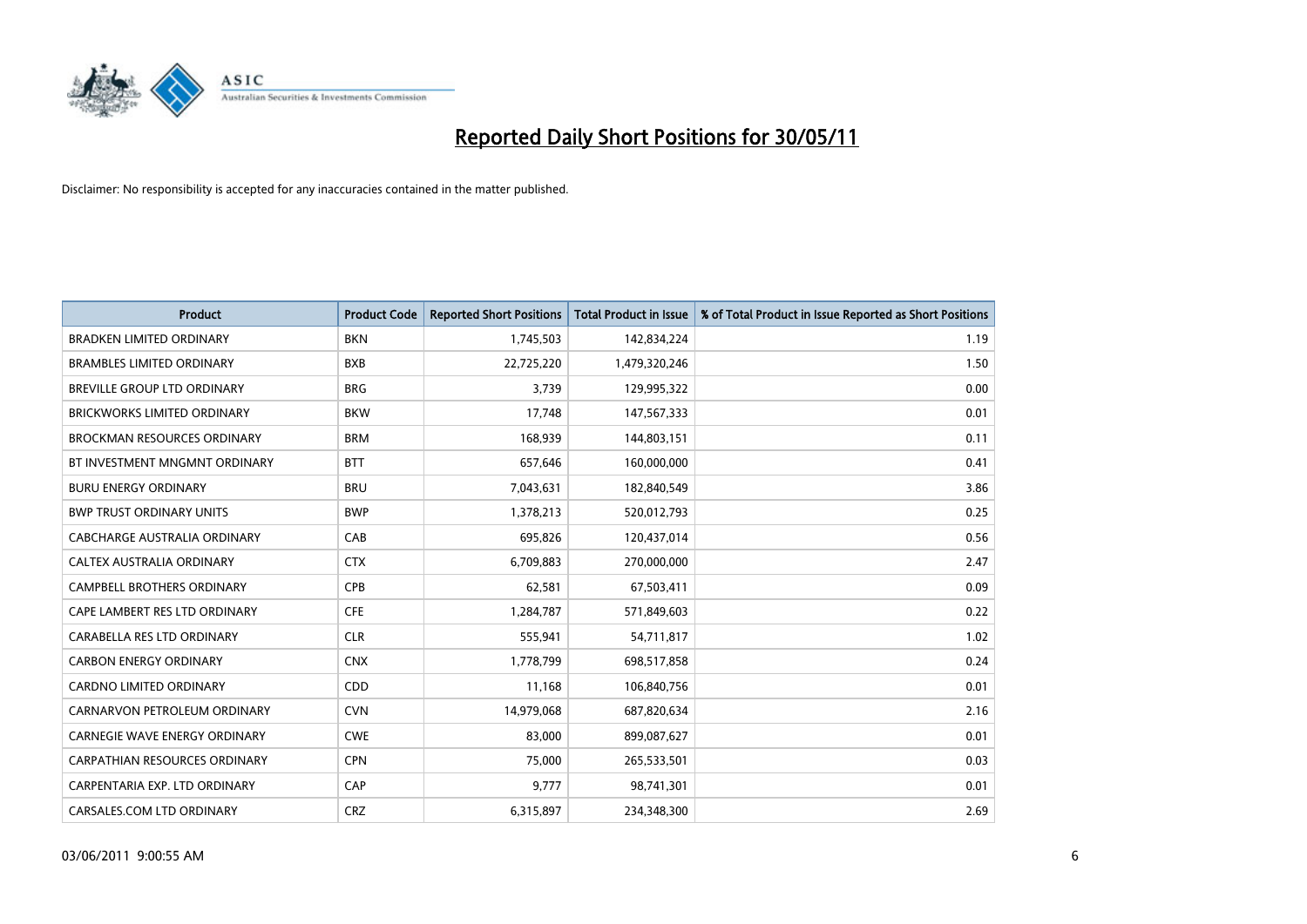

| <b>Product</b>                                | <b>Product Code</b> | <b>Reported Short Positions</b> | <b>Total Product in Issue</b> | % of Total Product in Issue Reported as Short Positions |
|-----------------------------------------------|---------------------|---------------------------------|-------------------------------|---------------------------------------------------------|
| CASH CONVERTERS ORD/DIV ACCESS                | CCV                 | 68,191                          | 379,761,025                   | 0.01                                                    |
| <b>CASPIAN OIL &amp; GAS ORDINARY</b>         | <b>CIG</b>          | 50,000                          | 1,331,500,513                 | 0.00                                                    |
| CATALPA RESOURCES ORDINARY                    | CAH                 | 272,695                         | 178,014,015                   | 0.15                                                    |
| CEC GROUP LIMITED ORDINARY                    | <b>CEG</b>          | 1,750                           | 79,662,662                    | 0.00                                                    |
| <b>CELLNET GROUP ORDINARY</b>                 | <b>CLT</b>          | 1,342                           | 61,596,082                    | 0.00                                                    |
| CENTRAL PETROLEUM ORDINARY                    | <b>CTP</b>          | 199,421                         | 982,298,842                   | 0.02                                                    |
| <b>CENTRO PROPERTIES UNITS/ORD STAPLED</b>    | <b>CNP</b>          | 16,150                          | 972,414,514                   | 0.00                                                    |
| <b>CENTRO RETAIL GROUP STAPLED SECURITIES</b> | <b>CER</b>          | 812,531                         | 2,286,399,424                 | 0.03                                                    |
| CERAMIC FUEL CELLS ORDINARY                   | CFU                 | 1,167,073                       | 1,201,353,566                 | 0.09                                                    |
| <b>CFS RETAIL PROPERTY UNITS</b>              | <b>CFX</b>          | 51,812,986                      | 2,839,591,911                 | 1.79                                                    |
| CGA MINING LIMITED ORDINARY                   | <b>CGX</b>          | 250,646                         | 333,265,726                   | 0.07                                                    |
| CHALLENGER DIV.PRO. STAPLED UNITS             | <b>CDI</b>          | 205,437                         | 913,426,007                   | 0.02                                                    |
| CHALLENGER INFRAST. STAPLED UNITS             | <b>CIF</b>          | 13,525                          | 316,223,785                   | 0.00                                                    |
| <b>CHALLENGER LIMITED ORDINARY</b>            | CGF                 | 6,348,673                       | 499,395,270                   | 1.27                                                    |
| CHANDLER MACLEOD LTD ORDINARY                 | <b>CMG</b>          | 11,970                          | 463,971,344                   | 0.00                                                    |
| CHARTER HALL GROUP STAPLED US PROHIBIT.       | <b>CHC</b>          | 1,452,379                       | 306,341,814                   | 0.47                                                    |
| <b>CHARTER HALL OFFICE UNIT</b>               | C <sub>O</sub> O    | 4,286,453                       | 493,319,730                   | 0.87                                                    |
| <b>CHARTER HALL RETAIL UNITS</b>              | <b>CQR</b>          | 276,417                         | 305,200,723                   | 0.08                                                    |
| CHEMGENEX PHARMACEUT ORDINARY                 | <b>CXS</b>          | 5,147,206                       | 313,558,870                   | 1.65                                                    |
| CITIGOLD CORP LTD ORDINARY                    | <b>CTO</b>          | 2,059,217                       | 1,067,578,301                 | 0.20                                                    |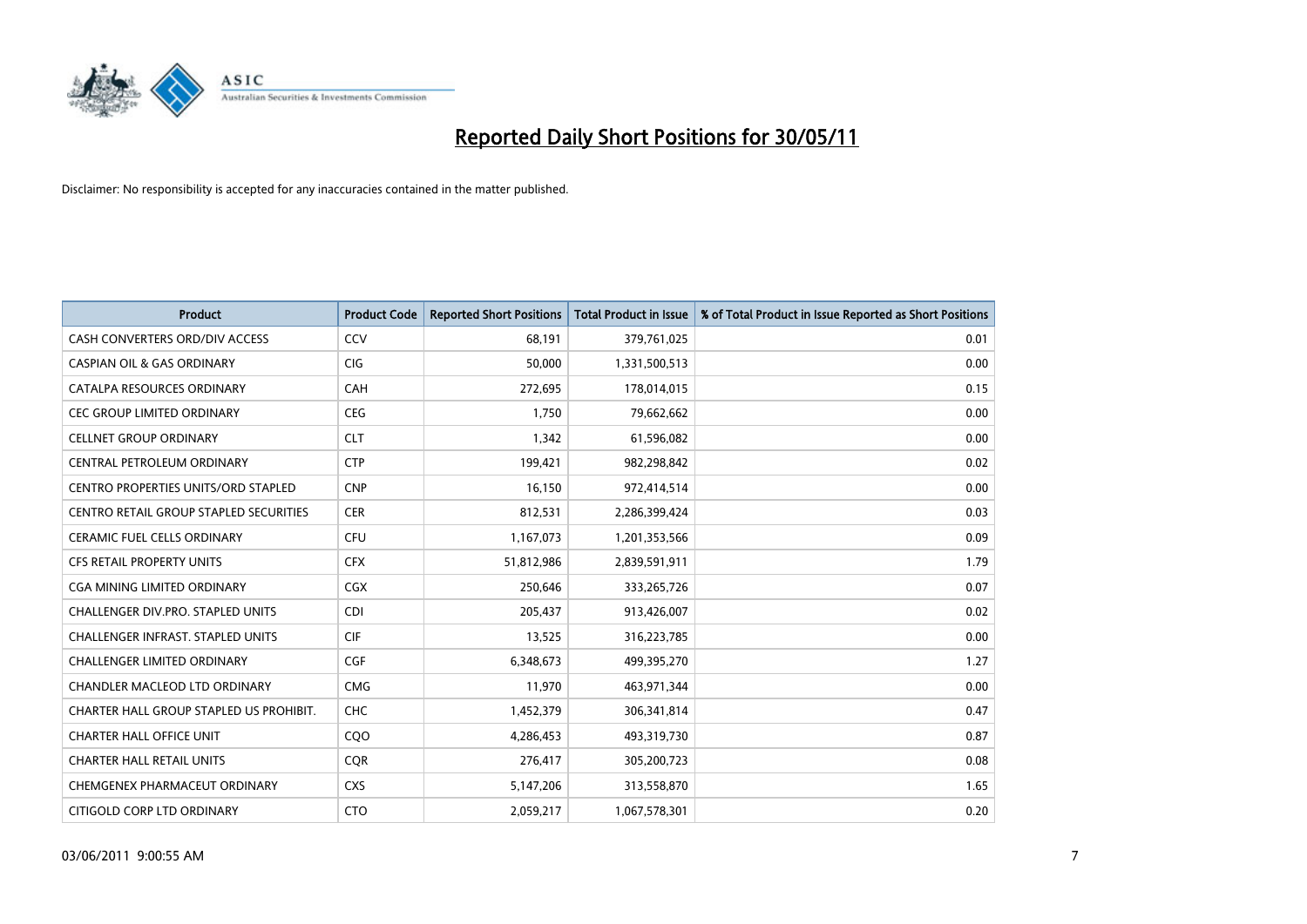

| <b>Product</b>                     | <b>Product Code</b> | <b>Reported Short Positions</b> | <b>Total Product in Issue</b> | % of Total Product in Issue Reported as Short Positions |
|------------------------------------|---------------------|---------------------------------|-------------------------------|---------------------------------------------------------|
| <b>CLARIUS GRP LTD ORDINARY</b>    | <b>CND</b>          | 142,612                         | 88,128,815                    | 0.16                                                    |
| CLINUVEL PHARMACEUT. ORDINARY      | <b>CUV</b>          | 4,127                           | 30,381,706                    | 0.01                                                    |
| <b>CLOUGH LIMITED ORDINARY</b>     | <b>CLO</b>          | 313,500                         | 769,801,269                   | 0.04                                                    |
| <b>COAL &amp; ALLIED ORDINARY</b>  | <b>CNA</b>          | 8,547                           | 86,584,735                    | 0.00                                                    |
| COAL OF AFRICA LTD ORDINARY        | <b>CZA</b>          | 354,704                         | 531,139,661                   | 0.07                                                    |
| <b>COALSPUR MINES LTD ORDINARY</b> | CPL                 | 1,251,330                       | 528,358,828                   | 0.22                                                    |
| COBAR CONSOLIDATED ORDINARY        | CCU                 | 11,516                          | 163,439,316                   | 0.01                                                    |
| COCA-COLA AMATIL ORDINARY          | <b>CCL</b>          | 10,729,883                      | 757,978,446                   | 1.39                                                    |
| <b>COCHLEAR LIMITED ORDINARY</b>   | <b>COH</b>          | 1,608,334                       | 56,745,023                    | 2.80                                                    |
| <b>COCKATOO COAL ORDINARY</b>      | <b>COK</b>          | 5,283,283                       | 1,016,096,908                 | 0.50                                                    |
| <b>COKAL LTD ORDINARY</b>          | <b>CKA</b>          | 392,815                         | 128,283,735                   | 0.31                                                    |
| COMMONWEALTH BANK, ORDINARY        | CBA                 | 16,712,033                      | 1,558,627,244                 | 1.02                                                    |
| COMMONWEALTH PROP ORDINARY UNITS   | <b>CPA</b>          | 38,592,285                      | 2,449,599,711                 | 1.59                                                    |
| <b>COMPASS RESOURCES ORDINARY</b>  | <b>CMR</b>          | 160,952                         | 147,402,920                   | 0.11                                                    |
| <b>COMPUTERSHARE LTD ORDINARY</b>  | <b>CPU</b>          | 4,778,322                       | 555,664,059                   | 0.84                                                    |
| <b>CONNECTEAST GROUP STAPLED</b>   | CEU                 | 17,036,066                      | 3,940,145,951                 | 0.44                                                    |
| CONQUEST MINING ORDINARY           | CQT                 | 507,419                         | 583,241,478                   | 0.07                                                    |
| CONSOLIDATED MEDIA, ORDINARY       | <b>CMI</b>          | 3,638,351                       | 561,834,996                   | 0.65                                                    |
| CONTANGO MICROCAP ORDINARY         | <b>CTN</b>          | 7,500                           | 146,423,793                   | 0.01                                                    |
| CONTINENTAL COAL LTD ORDINARY      | CCC                 | 732,593                         | 1,980,616,757                 | 0.04                                                    |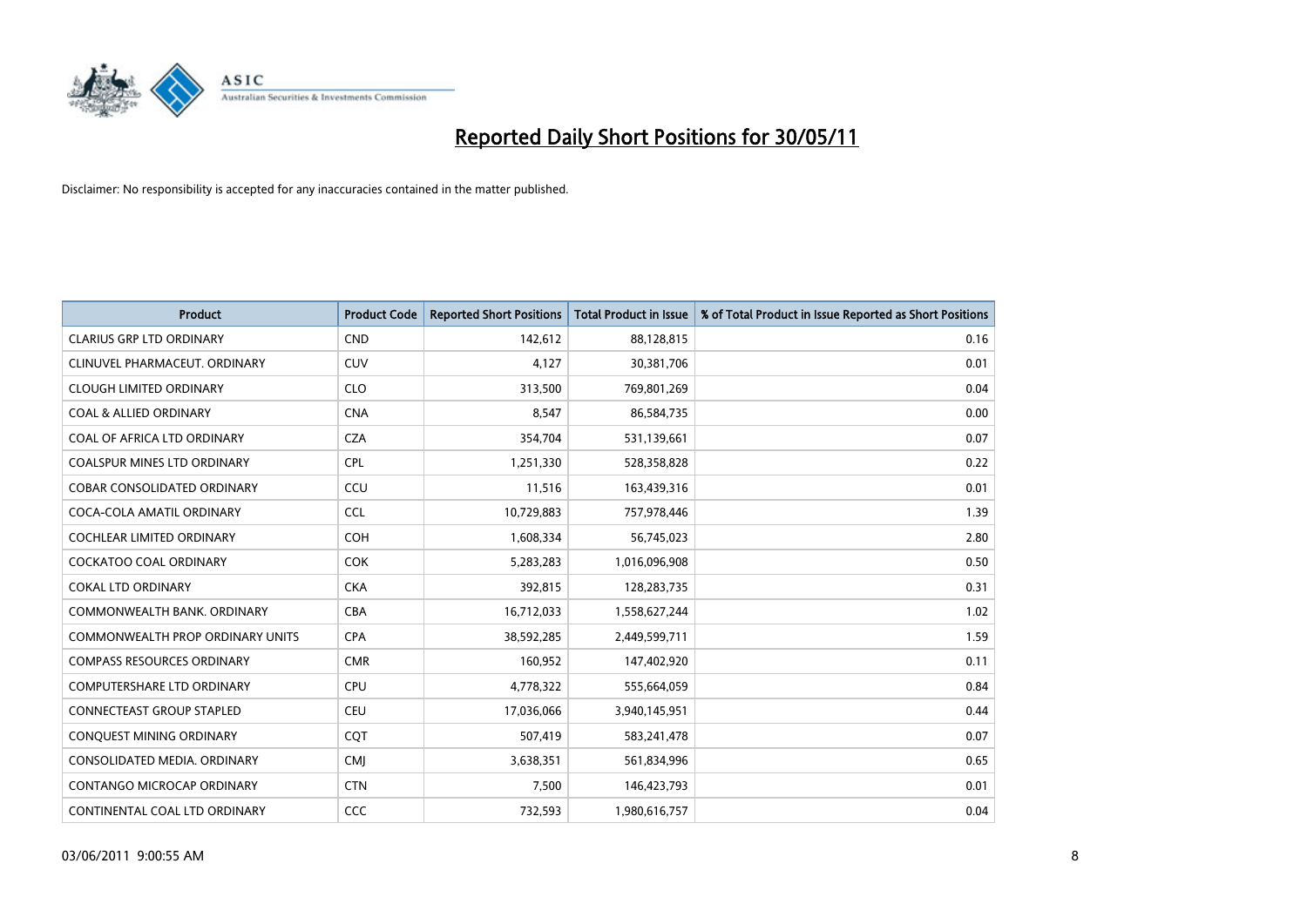

| <b>Product</b>                          | <b>Product Code</b> | <b>Reported Short Positions</b> | <b>Total Product in Issue</b> | % of Total Product in Issue Reported as Short Positions |
|-----------------------------------------|---------------------|---------------------------------|-------------------------------|---------------------------------------------------------|
| <b>COOPER ENERGY LTD ORDINARY</b>       | <b>COE</b>          | 105,952                         | 292,576,001                   | 0.04                                                    |
| <b>COPPER STRIKE LTD ORDINARY</b>       | <b>CSE</b>          | 714                             | 129,455,571                   | 0.00                                                    |
| <b>CORDLIFE LIMITED ORDINARY</b>        | CBB                 | 30,580                          | 145,360,920                   | 0.02                                                    |
| COUNT FINANCIAL ORDINARY                | COU                 | 716,251                         | 262,212,976                   | 0.28                                                    |
| <b>CROMWELL PROP STAPLED SECURITIES</b> | <b>CMW</b>          | 87,752                          | 964,737,315                   | 0.01                                                    |
| <b>CROWN LIMITED ORDINARY</b>           | <b>CWN</b>          | 3,104,995                       | 754,131,800                   | 0.39                                                    |
| <b>CSG LIMITED ORDINARY</b>             | CSV                 | 744,349                         | 282,567,499                   | 0.26                                                    |
| <b>CSL LIMITED ORDINARY</b>             | <b>CSL</b>          | 2,451,647                       | 532,303,803                   | 0.44                                                    |
| <b>CSR LIMITED ORDINARY</b>             | <b>CSR</b>          | 19,600,526                      | 506,000,315                   | 3.88                                                    |
| <b>CUDECO LIMITED ORDINARY</b>          | CDU                 | 352,410                         | 145,512,643                   | 0.24                                                    |
| <b>CUSTOMERS LIMITED ORDINARY</b>       | CUS                 | 154,862                         | 134,869,357                   | 0.11                                                    |
| DART ENERGY LTD ORDINARY                | <b>DTE</b>          | 6,612,130                       | 720,674,545                   | 0.90                                                    |
| DAVID JONES LIMITED ORDINARY            | <b>DJS</b>          | 29,504,489                      | 520,751,395                   | 5.64                                                    |
| <b>DECMIL GROUP LIMITED ORDINARY</b>    | <b>DCG</b>          | 17,397                          | 124,204,568                   | 0.01                                                    |
| DEEP YELLOW LIMITED ORDINARY            | <b>DYL</b>          | 163,369                         | 1,127,534,458                 | 0.02                                                    |
| DEVINE LIMITED ORDINARY                 | <b>DVN</b>          | 1,000                           | 634,918,223                   | 0.00                                                    |
| DEXUS PROPERTY GROUP STAPLED UNITS      | <b>DXS</b>          | 20,113,177                      | 4,839,024,176                 | 0.40                                                    |
| DISCOVERY METALS LTD ORDINARY           | <b>DML</b>          | 3,850,413                       | 437,114,481                   | 0.88                                                    |
| DOMINO PIZZA ENTERPR ORDINARY           | <b>DMP</b>          | 250,154                         | 68,407,674                    | 0.37                                                    |
| DOWNER EDI LIMITED ORDINARY             | <b>DOW</b>          | 5,786,984                       | 429,100,296                   | 1.34                                                    |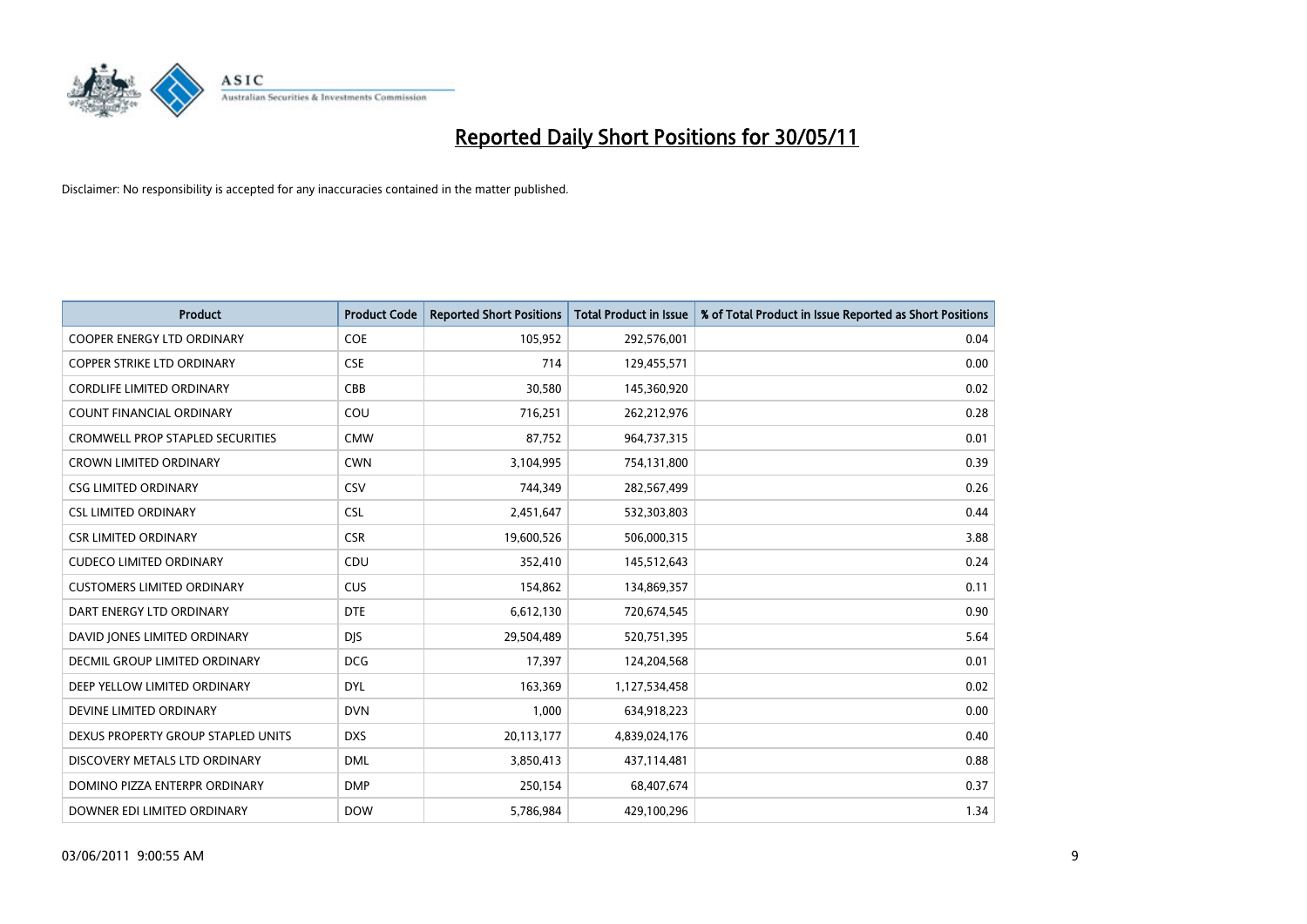

| <b>Product</b>                            | <b>Product Code</b> | <b>Reported Short Positions</b> | <b>Total Product in Issue</b> | % of Total Product in Issue Reported as Short Positions |
|-------------------------------------------|---------------------|---------------------------------|-------------------------------|---------------------------------------------------------|
| DRAGON MINING LTD ORDINARY                | <b>DRA</b>          | 3,191                           | 74,670,613                    | 0.00                                                    |
| DRILLSEARCH ENERGY ORDINARY               | <b>DLS</b>          | 1,178,513                       | 237,220,182                   | 0.49                                                    |
| DUET GROUP STAPLED US PROHIBIT.           | <b>DUE</b>          | 2,142,441                       | 909,692,991                   | 0.23                                                    |
| DULUXGROUP LIMITED ORDINARY               | <b>DLX</b>          | 7,502,184                       | 367,456,259                   | 2.03                                                    |
| DWS ADVANCED ORDINARY                     | <b>DWS</b>          | 130,447                         | 132,362,763                   | 0.10                                                    |
| EASTERN STAR GAS ORDINARY                 | ESG                 | 7,571,971                       | 991,567,041                   | 0.76                                                    |
| EDT RETAIL TRUST UNITS                    | <b>EDT</b>          | 889.779                         | 4,700,290,868                 | 0.02                                                    |
| <b>ELDERS LIMITED HYBRIDS</b>             | <b>ELDPA</b>        | 56,388                          | 1,500,000                     | 3.76                                                    |
| <b>ELDERS LIMITED ORDINARY</b>            | <b>ELD</b>          | 16,213,778                      | 448,598,480                   | 3.59                                                    |
| ELDORADO GOLD CORP CDI 1:1                | EAU                 | 114,600                         | 19,644,760                    | 0.57                                                    |
| ELEMENTAL MINERALS ORDINARY               | <b>ELM</b>          | 109,599                         | 170,034,992                   | 0.07                                                    |
| ELIXIR PETROLEUM LTD ORDINARY             | <b>EXR</b>          | 324,400                         | 188,988,472                   | 0.17                                                    |
| <b>EMECO HOLDINGS ORDINARY</b>            | <b>EHL</b>          | 230,009                         | 631,237,586                   | 0.03                                                    |
| <b>ENERGY RESOURCES ORDINARY 'A'</b>      | <b>ERA</b>          | 4,703,308                       | 190,737,934                   | 2.47                                                    |
| <b>ENERGY WORLD CORPOR, ORDINARY</b>      | <b>EWC</b>          | 20,700,746                      | 1,561,166,672                 | 1.31                                                    |
| ENTEK ENERGY LTD ORDINARY                 | <b>ETE</b>          | 2,909,353                       | 408,525,909                   | 0.71                                                    |
| ENTELLECT LIMITED ORDINARY                | <b>ESN</b>          | 464,050                         | 87,239,240                    | 0.53                                                    |
| <b>ENVESTRA LIMITED ORDINARY</b>          | <b>ENV</b>          | 3,900,763                       | 1,468,560,201                 | 0.26                                                    |
| EQUINOX MINERALS LTD CHESS DEPOSITARY INT | EON                 | 1,711,577                       | 879,495,876                   | 0.19                                                    |
| <b>EUROZ LIMITED ORDINARY</b>             | EZL                 | 83,780                          | 140,623,341                   | 0.06                                                    |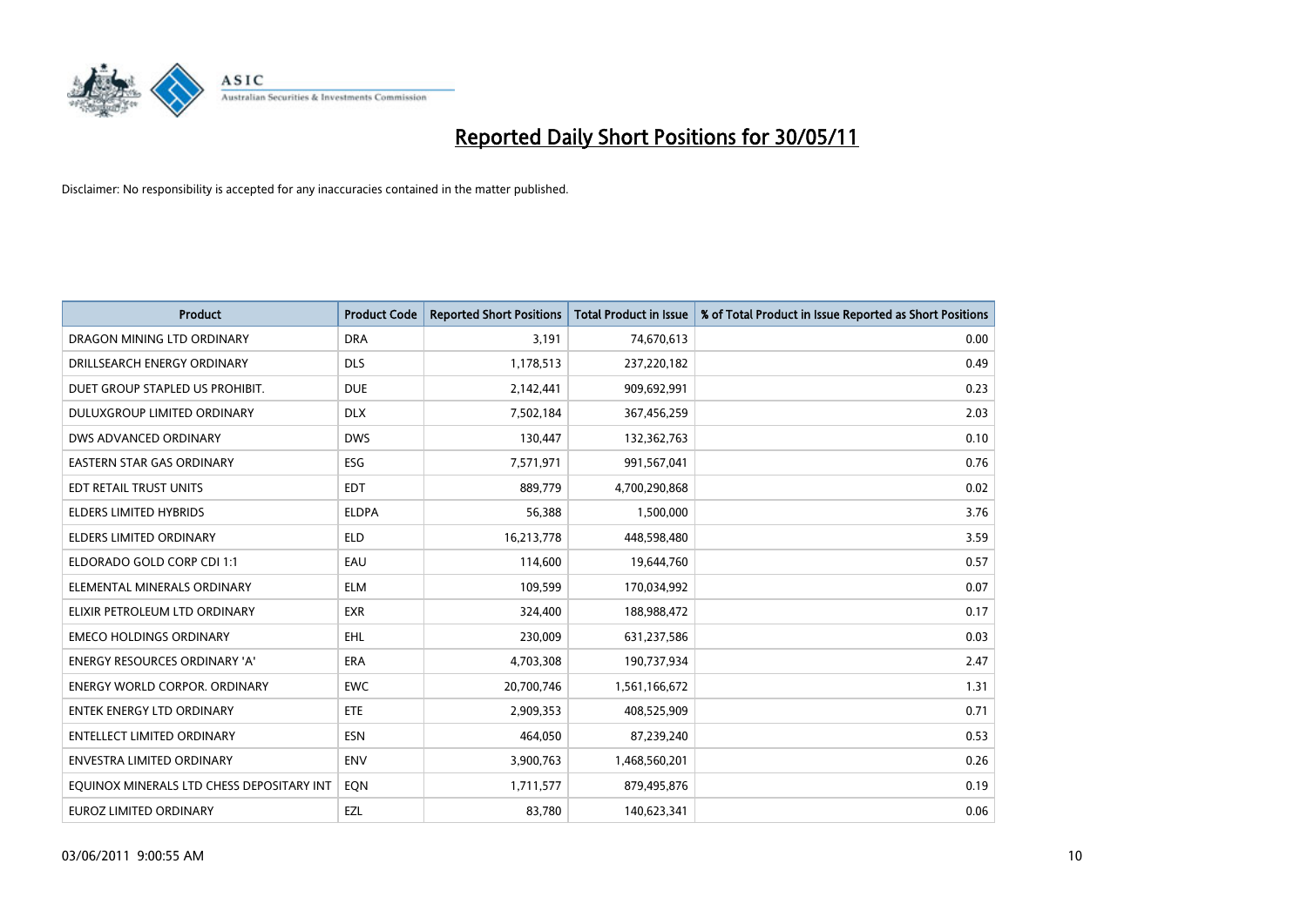

| <b>Product</b>                        | <b>Product Code</b> | <b>Reported Short Positions</b> | Total Product in Issue | % of Total Product in Issue Reported as Short Positions |
|---------------------------------------|---------------------|---------------------------------|------------------------|---------------------------------------------------------|
| <b>EVEREST FINANCIAL ORDINARY</b>     | <b>EFG</b>          | 4.300                           | 25,143,824             | 0.02                                                    |
| EXTRACT RESOURCES ORDINARY            | <b>EXT</b>          | 498,053                         | 251,191,285            | 0.18                                                    |
| FAIRFAX MEDIA LTD ORDINARY            | <b>FXJ</b>          | 287,884,541                     | 2,351,955,725          | 12.20                                                   |
| FAR LTD ORDINARY                      | <b>FAR</b>          | 21,195,547                      | 1,245,351,164          | 1.70                                                    |
| FERRAUS LIMITED ORDINARY              | <b>FRS</b>          | 410                             | 249,398,565            | 0.00                                                    |
| FISHER & PAYKEL APP. ORDINARY         | <b>FPA</b>          | 18,298                          | 724,235,162            | 0.00                                                    |
| FISHER & PAYKEL H. ORDINARY           | <b>FPH</b>          | 2,535,265                       | 520,473,867            | 0.49                                                    |
| FKP PROPERTY GROUP STAPLED SECURITIES | <b>FKP</b>          | 21,518,418                      | 1,184,196,147          | 1.81                                                    |
| FLEETWOOD CORP ORDINARY               | <b>FWD</b>          | 328,530                         | 57,847,937             | 0.56                                                    |
| FLETCHER BUILDING ORDINARY            | <b>FBU</b>          | 6,820,883                       | 678,573,570            | 0.99                                                    |
| FLEXIGROUP LIMITED ORDINARY           | <b>FXL</b>          | 73,292                          | 275,472,492            | 0.03                                                    |
| <b>FLIGHT CENTRE ORDINARY</b>         | <b>FLT</b>          | 3,527,654                       | 99,939,087             | 3.51                                                    |
| FLINDERS MINES LTD ORDINARY           | <b>FMS</b>          | 21,335,513                      | 1,820,634,571          | 1.15                                                    |
| <b>FOCUS MINERALS LTD ORDINARY</b>    | <b>FML</b>          | 339,999                         | 3,440,515,431          | 0.01                                                    |
| <b>FORGE GROUP LIMITED ORDINARY</b>   | FGE                 | 41,822                          | 82,924,014             | 0.05                                                    |
| FORTE ENERGY NL ORDINARY              | <b>FTE</b>          | 2,658,986                       | 695,589,311            | 0.38                                                    |
| FORTESCUE METALS GRP ORDINARY         | <b>FMG</b>          | 34,142,537                      | 3,113,348,659          | 1.06                                                    |
| <b>FOSTER'S GROUP ORDINARY</b>        | <b>FGL</b>          | 7,706,597                       | 1,940,894,542          | 0.37                                                    |
| FTD CORPORATION ORDINARY              | <b>FTD</b>          | 8,088                           | 36,474,593             | 0.02                                                    |
| <b>FUNTASTIC LIMITED ORDINARY</b>     | <b>FUN</b>          | 322.528                         | 340,997,682            | 0.09                                                    |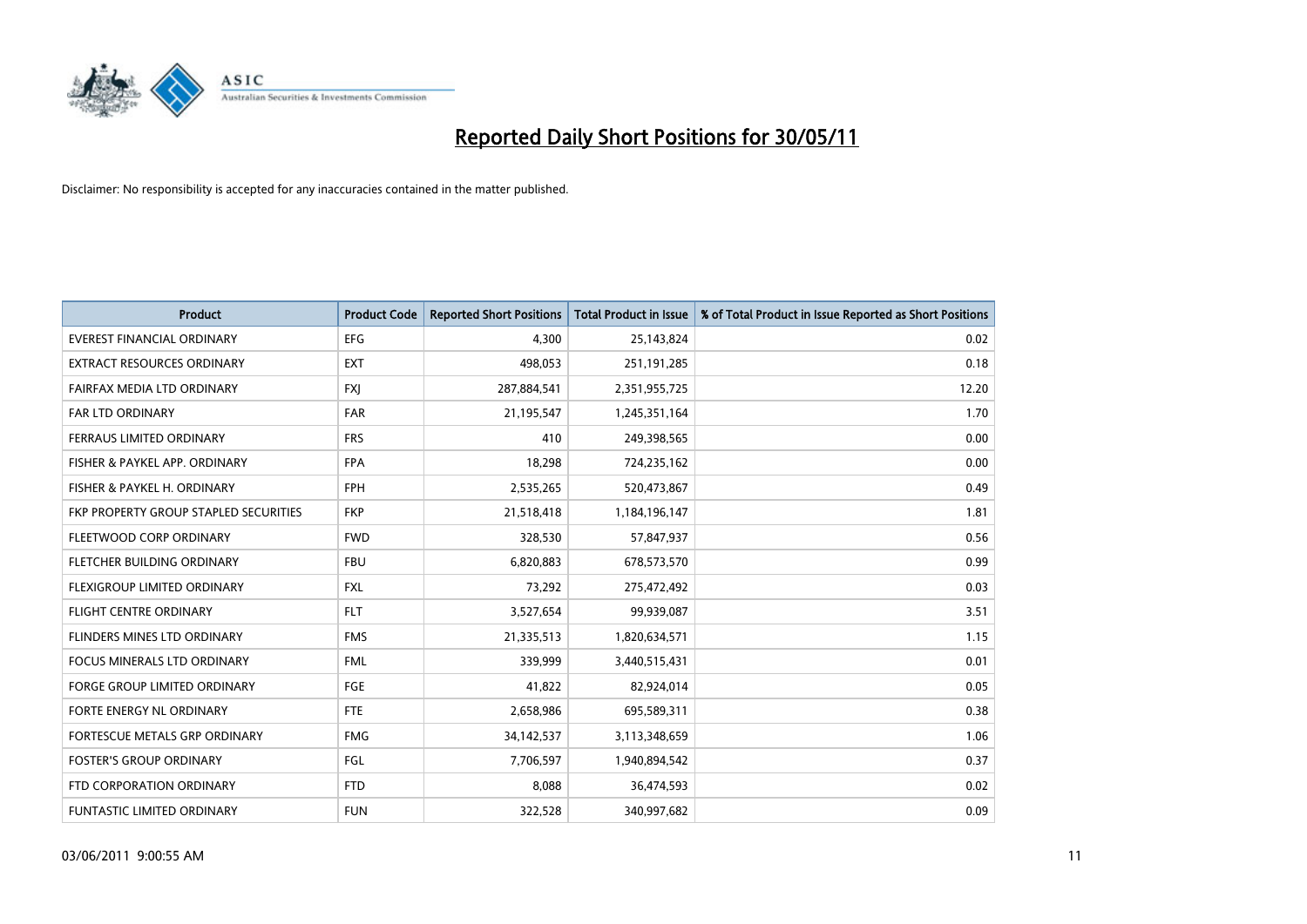

| <b>Product</b>                                   | <b>Product Code</b> | <b>Reported Short Positions</b> | <b>Total Product in Issue</b> | % of Total Product in Issue Reported as Short Positions |
|--------------------------------------------------|---------------------|---------------------------------|-------------------------------|---------------------------------------------------------|
| <b>G.U.D. HOLDINGS ORDINARY</b>                  | GUD                 | 416,407                         | 69,089,611                    | 0.59                                                    |
| <b>GALAXY RESOURCES ORDINARY</b>                 | <b>GXY</b>          | 1,050,524                       | 323,327,000                   | 0.33                                                    |
| <b>GEODYNAMICS LIMITED ORDINARY</b>              | GDY                 | 807,298                         | 336,892,832                   | 0.24                                                    |
| <b>GINDALBIE METALS LTD ORDINARY</b>             | <b>GBG</b>          | 46,178,013                      | 935,615,590                   | 4.93                                                    |
| <b>GLOBAL MINING ORDINARY</b>                    | <b>GMI</b>          | 8,951                           | 191,820,968                   | 0.00                                                    |
| <b>GLOUCESTER COAL ORDINARY</b>                  | GCL                 | 196,131                         | 164,748,152                   | 0.10                                                    |
| <b>GME RESOURCES LTD ORDINARY</b>                | <b>GME</b>          | 800                             | 315,549,544                   | 0.00                                                    |
| <b>GOLD ANOMALY LIMITED ORDINARY</b>             | GOA                 | 10,000,000                      | 1,216,804,836                 | 0.83                                                    |
| <b>GOLD ONE INT LTD ORDINARY</b>                 | GDO                 | 284,115                         | 807,664,732                   | 0.04                                                    |
| <b>GOLD ROAD RES LTD ORDINARY</b>                | GOR                 | 212,051                         | 288,890,842                   | 0.07                                                    |
| <b>GOLDEN WEST RESOURCE ORDINARY</b>             | <b>GWR</b>          | 1,651                           | 192,082,567                   | 0.00                                                    |
| <b>GOODMAN FIELDER, ORDINARY</b>                 | <b>GFF</b>          | 58,680,632                      | 1,380,386,438                 | 4.24                                                    |
| <b>GOODMAN GROUP STAPLED US PROHIBIT.</b>        | <b>GMG</b>          | 26,379,051                      | 7,118,607,411                 | 0.35                                                    |
| <b>GPT GROUP STAPLED SEC.</b>                    | GPT                 | 14,266,653                      | 1,855,529,431                 | 0.76                                                    |
| <b>GRAINCORP LIMITED A CLASS ORDINARY</b>        | <b>GNC</b>          | 451,730                         | 198,318,900                   | 0.21                                                    |
| <b>GRANGE RESOURCES. ORDINARY</b>                | GRR                 | 222,078                         | 1,153,181,487                 | 0.01                                                    |
| <b>GREENCAP LIMITED ORDINARY</b>                 | GCG                 |                                 | 262,515,385                   | 0.00                                                    |
| <b>GREENLAND MIN EN LTD ORDINARY</b>             | GGG                 | 1,524,543                       | 336,866,759                   | 0.45                                                    |
| <b>GRYPHON MINERALS LTD ORDINARY</b>             | GRY                 | 763,413                         | 299,822,058                   | 0.26                                                    |
| <b>GUINNESS PEAT GROUP. CHESS DEPOSITARY INT</b> | GPG                 | 515,159                         | 300,865,269                   | 0.17                                                    |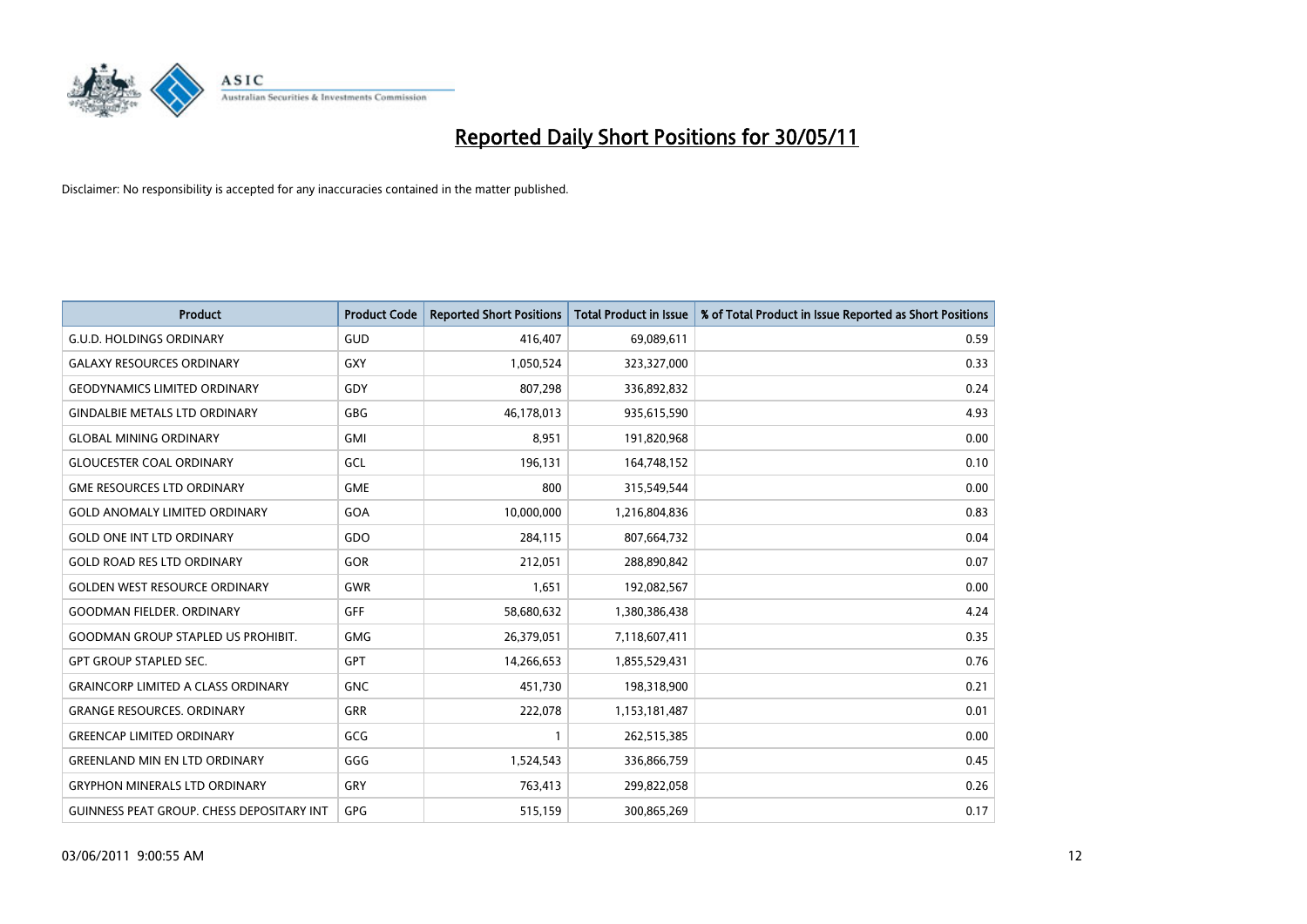

| <b>Product</b>                        | <b>Product Code</b> | <b>Reported Short Positions</b> | <b>Total Product in Issue</b> | % of Total Product in Issue Reported as Short Positions |
|---------------------------------------|---------------------|---------------------------------|-------------------------------|---------------------------------------------------------|
| <b>GUNNS LIMITED ORDINARY</b>         | <b>GNS</b>          | 43,628,592                      | 848,401,559                   | 5.13                                                    |
| <b>GWA GROUP LTD ORDINARY</b>         | <b>GWA</b>          | 7,938,733                       | 301,525,014                   | 2.62                                                    |
| <b>HARVEY NORMAN ORDINARY</b>         | <b>HVN</b>          | 36,260,643                      | 1,062,316,784                 | 3.41                                                    |
| HASTIE GROUP LIMITED ORDINARY         | <b>HST</b>          | 1,922,763                       | 239,781,419                   | 0.79                                                    |
| HASTINGS DIVERSIFIED STAPLED SECURITY | <b>HDF</b>          | 917,822                         | 529,187,294                   | 0.16                                                    |
| <b>HEARTWARE INT INC CDI 35:1</b>     | <b>HIN</b>          | 272,008                         | 48,598,550                    | 0.56                                                    |
| <b>HENDERSON GROUP CDI 1:1</b>        | <b>HGG</b>          | 3,642,356                       | 584,919,716                   | 0.62                                                    |
| HFA HOLDINGS LIMITED ORDINARY         | <b>HFA</b>          | 455,023                         | 117,332,831                   | 0.38                                                    |
| HIGHLANDS PACIFIC ORDINARY            | HIG                 | 2,574,963                       | 686,082,148                   | 0.37                                                    |
| HILLS HOLDINGS LTD ORDINARY           | <b>HIL</b>          | 3,718,620                       | 249,139,016                   | 1.49                                                    |
| HORIZON OIL LIMITED ORDINARY          | <b>HZN</b>          | 1,310,083                       | 1,130,811,515                 | 0.10                                                    |
| <b>ICON ENERGY LIMITED ORDINARY</b>   | <b>ICN</b>          | 67,000                          | 469,301,394                   | 0.01                                                    |
| <b>IINET LIMITED ORDINARY</b>         | <b>IIN</b>          | 1,276,567                       | 152,160,119                   | 0.83                                                    |
| <b>ILUKA RESOURCES ORDINARY</b>       | ILU                 | 2,050,624                       | 418,700,517                   | 0.48                                                    |
| <b>IMDEX LIMITED ORDINARY</b>         | <b>IMD</b>          | 34,788                          | 199,414,165                   | 0.01                                                    |
| IMF (AUSTRALIA) LTD ORDINARY          | <b>IMF</b>          | 329,821                         | 123,828,193                   | 0.26                                                    |
| <b>IMX RESOURCES LTD ORDINARY</b>     | <b>IXR</b>          | 27,029                          | 262,612,803                   | 0.01                                                    |
| <b>INCITEC PIVOT ORDINARY</b>         | <b>IPL</b>          | 1,969,063                       | 1,628,730,107                 | 0.10                                                    |
| <b>INDAGO RESOURCES LTD ORDINARY</b>  | <b>IDG</b>          | 8,179                           | 6,141,546                     | 0.13                                                    |
| <b>INDEPENDENCE GROUP ORDINARY</b>    | <b>IGO</b>          | 647.942                         | 199,499,323                   | 0.30                                                    |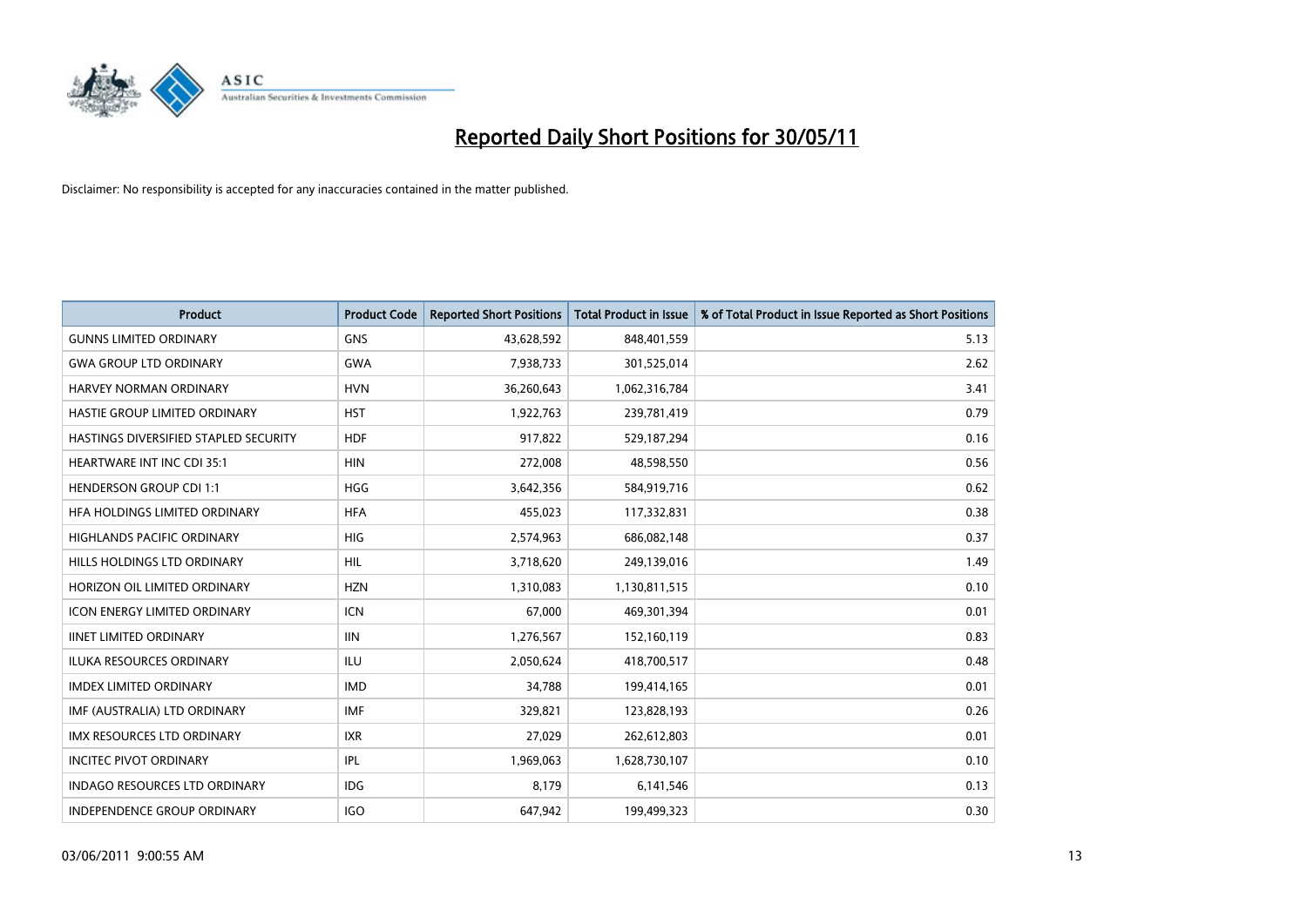

| <b>Product</b>                                | <b>Product Code</b> | <b>Reported Short Positions</b> | <b>Total Product in Issue</b> | % of Total Product in Issue Reported as Short Positions |
|-----------------------------------------------|---------------------|---------------------------------|-------------------------------|---------------------------------------------------------|
| <b>INDOPHIL RESOURCES ORDINARY</b>            | <b>IRN</b>          | 789,141                         | 471,445,763                   | 0.16                                                    |
| INDUSTREA LIMITED ORDINARY                    | IDL                 | 1,582,422                       | 364,524,797                   | 0.42                                                    |
| <b>INFIGEN ENERGY STAPLED SECURITIES</b>      | <b>IFN</b>          | 5,913,265                       | 762,265,972                   | 0.78                                                    |
| ING RE COM GROUP STAPLED SECURITIES           | <b>ILF</b>          | 9,075                           | 441,029,194                   | 0.00                                                    |
| <b>INSURANCE AUSTRALIA ORDINARY</b>           | <b>IAG</b>          | 8,666,403                       | 2,079,034,021                 | 0.42                                                    |
| INT GOLDFIELDS LTD ORDINARY                   | <b>IGS</b>          | 12,197,682                      | 571,520,386                   | 2.13                                                    |
| <b>INTEGRA MINING LTD, ORDINARY</b>           | <b>IGR</b>          | 4,228,369                       | 841,525,727                   | 0.50                                                    |
| <b>INTREPID MINES ORDINARY</b>                | <b>IAU</b>          | 2,303,222                       | 520,626,235                   | 0.44                                                    |
| <b>INVESTA OFFICE FUND STAPLED SECURITIES</b> | <b>IOF</b>          | 11,067,876                      | 2,729,071,212                 | 0.39                                                    |
| <b>INVOCARE LIMITED ORDINARY</b>              | <b>IVC</b>          | 1,064,796                       | 102,421,288                   | 1.02                                                    |
| <b>ION LIMITED ORDINARY</b>                   | <b>ION</b>          | 164,453                         | 256,365,105                   | 0.06                                                    |
| <b>IOOF HOLDINGS LTD ORDINARY</b>             | IFL.                | 1,062,843                       | 229,794,395                   | 0.45                                                    |
| <b>IRESS MARKET TECH. ORDINARY</b>            | <b>IRE</b>          | 2,497,039                       | 126,018,142                   | 1.97                                                    |
| <b>IRON ORE HOLDINGS ORDINARY</b>             | <b>IOH</b>          | 22,096                          | 166,087,005                   | 0.01                                                    |
| ISHARES MSCI AUS 200 ISHARES MSCI AUS 200     | <b>IOZ</b>          | 1,780                           | 1,950,015                     | 0.09                                                    |
| ISHARES S&P 500 CDI 1:1                       | <b>IVV</b>          | 10,026                          | 116,350,000                   | 0.01                                                    |
| ISHARES S&P HIGH DIV ISHARES S&P HIGH DIV     | <b>IHD</b>          | 5,208                           | 1,900,055                     | 0.27                                                    |
| ISHARES SMALL ORDS ISHARES SMALL ORDS         | <b>ISO</b>          | 151,036                         | 5,700,000                     | 2.65                                                    |
| <b>ISOFT GROUP LIMITED ORDINARY</b>           | <b>ISF</b>          | 4,903,307                       | 1,070,595,874                 | 0.46                                                    |
| <b>IVANHOE AUSTRALIA ORDINARY</b>             | <b>IVA</b>          | 404.708                         | 418,709,553                   | 0.08                                                    |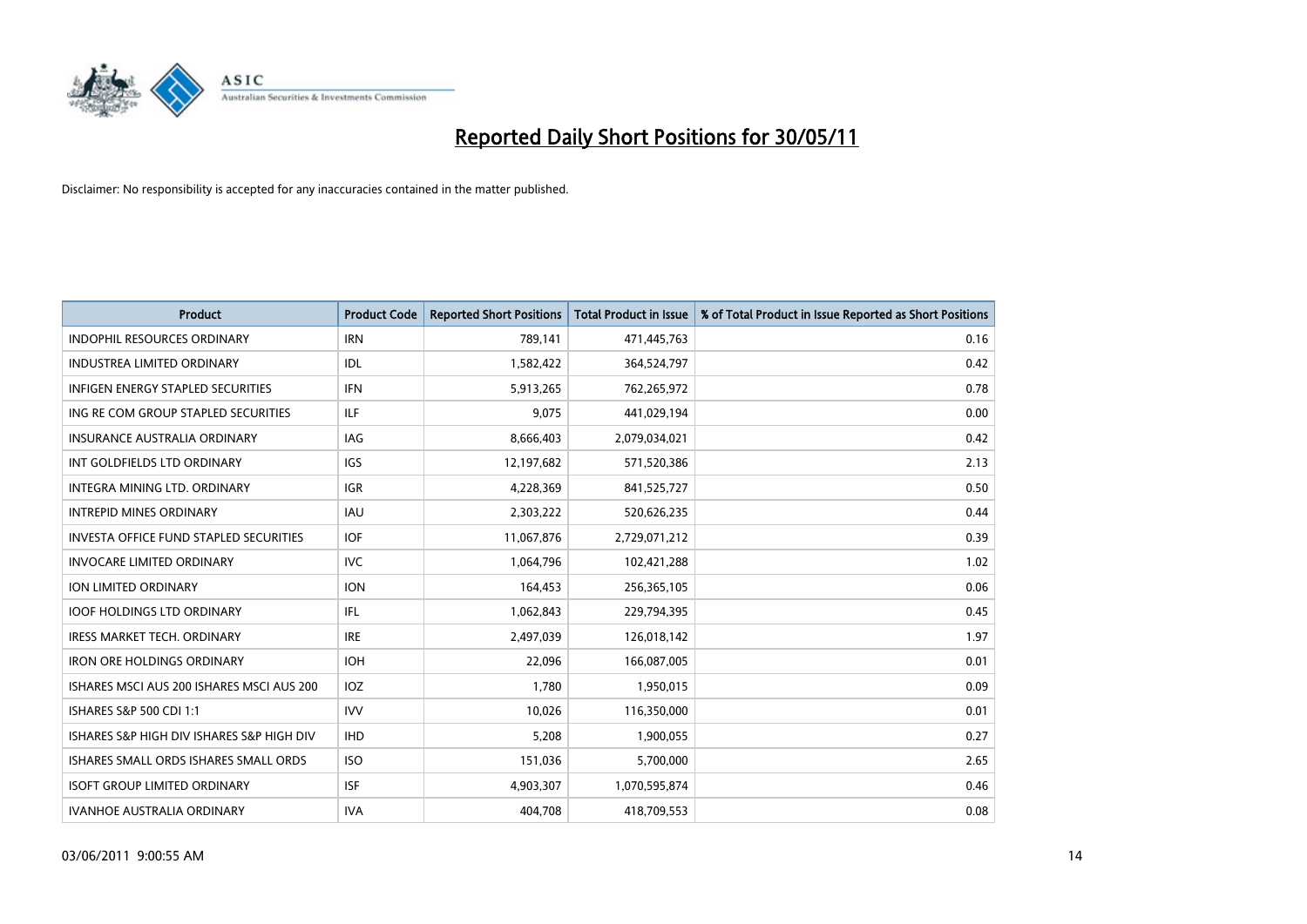

| <b>Product</b>                                  | <b>Product Code</b> | <b>Reported Short Positions</b> | Total Product in Issue | % of Total Product in Issue Reported as Short Positions |
|-------------------------------------------------|---------------------|---------------------------------|------------------------|---------------------------------------------------------|
| <b>JABIRU METALS LTD ORDINARY</b>               | <b>JML</b>          | 37,741                          | 558,654,366            | 0.00                                                    |
| <b>IAMES HARDIE INDUST CHESS DEPOSITARY INT</b> | <b>IHX</b>          | 19,633,220                      | 436,386,587            | 4.49                                                    |
| <b>JAMESON RESOURCES ORDINARY</b>               | JAL                 | 1,600,000                       | 95,828,865             | 1.67                                                    |
| <b>JB HI-FI LIMITED ORDINARY</b>                | <b>IBH</b>          | 12,954,417                      | 98,530,763             | 13.12                                                   |
| <b>IUPITER MINES ORDINARY</b>                   | <b>IMS</b>          | 29.007                          | 1,560,335,037          | 0.00                                                    |
| <b>KAGARA LTD ORDINARY</b>                      | KZL                 | 10,072,761                      | 708,583,836            | 1.40                                                    |
| KANGAROO RES LTD ORDINARY                       | <b>KRL</b>          | 945.780                         | 1,129,430,012          | 0.08                                                    |
| KAROON GAS AUSTRALIA ORDINARY                   | <b>KAR</b>          | 1,120,640                       | 221,420,769            | 0.50                                                    |
| KASBAH RESOURCES ORDINARY                       | KAS                 | 108,602                         | 364,262,596            | 0.03                                                    |
| KATHMANDU HOLD LTD ORDINARY                     | <b>KMD</b>          | 840,424                         | 200,000,000            | 0.41                                                    |
| <b>KEYBRIDGE CAPITAL ORDINARY</b>               | <b>KBC</b>          | 5,999                           | 172,070,564            | 0.00                                                    |
| KIMBERLEY METALS LTD ORDINARY                   | <b>KBL</b>          | 1,820                           | 161,976,319            | 0.00                                                    |
| KINGSGATE CONSOLID, ORDINARY                    | <b>KCN</b>          | 2.548.025                       | 135,221,250            | 1.86                                                    |
| KINGSROSE MINING LTD ORDINARY                   | <b>KRM</b>          | 648.463                         | 263,306,342            | 0.24                                                    |
| LEIGHTON HOLDINGS ORDINARY                      | LEI                 | 7,043,855                       | 336,515,596            | 2.07                                                    |
| LEND LEASE GROUP UNIT/ORD STAPLED               | LLC                 | 4,313,352                       | 570,915,669            | 0.74                                                    |
| LINC ENERGY LTD ORDINARY                        | <b>LNC</b>          | 6,099,654                       | 503,418,900            | 1.19                                                    |
| LIQUEFIED NATURAL ORDINARY                      | <b>LNG</b>          | 267,190                         | 214,249,015            | 0.12                                                    |
| LYNAS CORPORATION ORDINARY                      | <b>LYC</b>          | 28,600,525                      | 1,702,574,638          | 1.68                                                    |
| MACARTHUR COAL ORDINARY                         | <b>MCC</b>          | 4.645.905                       | 302,092,343            | 1.55                                                    |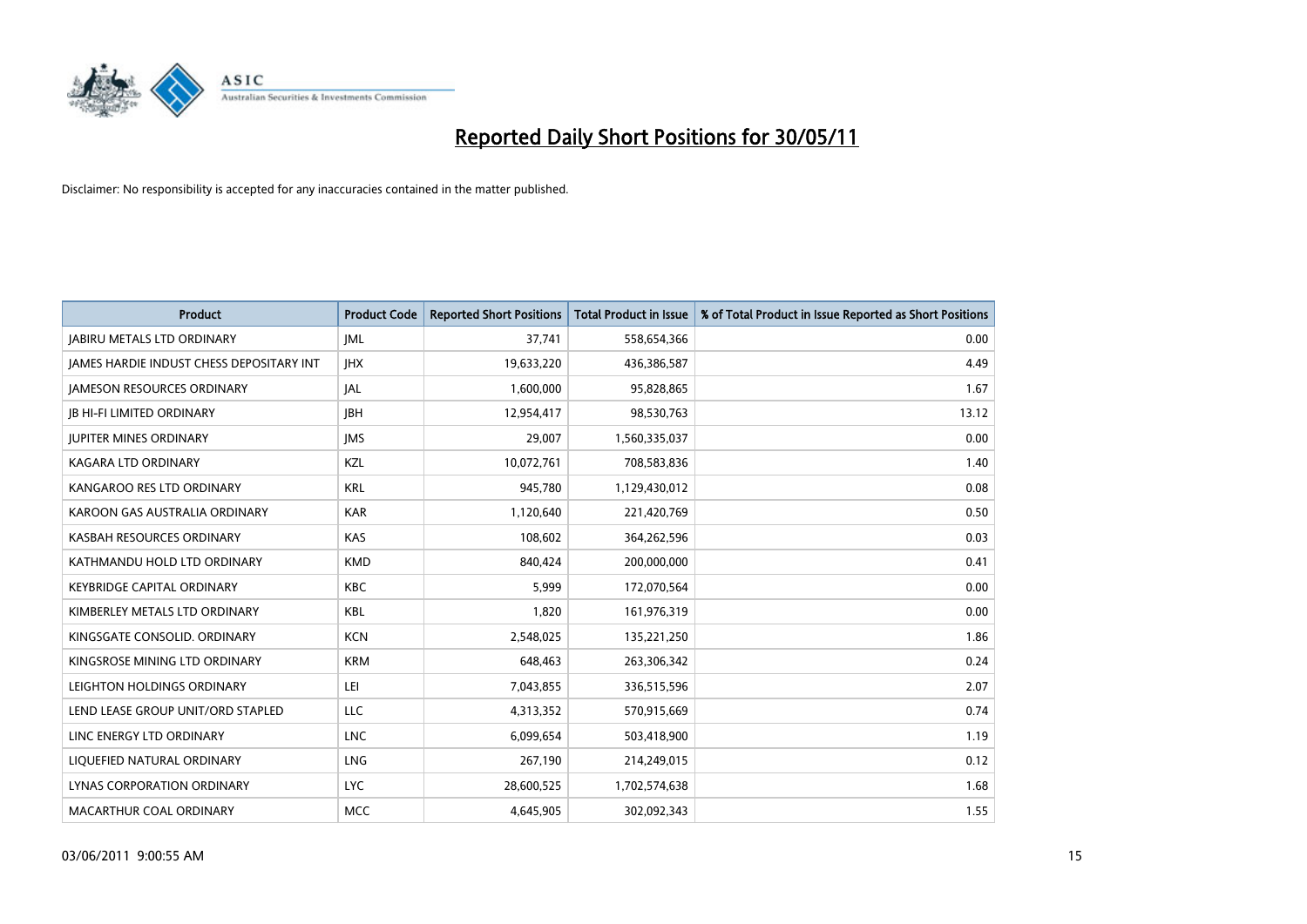

| <b>Product</b>                        | <b>Product Code</b> | <b>Reported Short Positions</b> | <b>Total Product in Issue</b> | % of Total Product in Issue Reported as Short Positions |
|---------------------------------------|---------------------|---------------------------------|-------------------------------|---------------------------------------------------------|
| <b>MACMAHON HOLDINGS ORDINARY</b>     | <b>MAH</b>          | 12,433,645                      | 733,711,705                   | 1.71                                                    |
| MACO ATLAS ROADS GRP ORDINARY STAPLED | <b>MQA</b>          | 5,730,386                       | 452,345,907                   | 1.26                                                    |
| MACQUARIE GROUP LTD ORDINARY          | MQG                 | 4,639,611                       | 346,843,437                   | 1.32                                                    |
| MAGMA METALS LTD. ORDINARY            | <b>MMW</b>          | 366,016                         | 267,040,923                   | 0.13                                                    |
| <b>MANTRA RESOURCES ORDINARY</b>      | <b>MRU</b>          | 45,412                          | 135,326,194                   | 0.03                                                    |
| MAP GROUP STAPLED US PROHIBIT.        | <b>MAP</b>          | 4,631,250                       | 1,861,210,782                 | 0.25                                                    |
| <b>MARENGO MINING ORDINARY</b>        | <b>MGO</b>          | 208,051                         | 995,068,613                   | 0.02                                                    |
| MATRIX C & E LTD ORDINARY             | <b>MCE</b>          | 28,630                          | 77,081,507                    | 0.03                                                    |
| MCMILLAN SHAKESPEARE ORDINARY         | <b>MMS</b>          | 59,681                          | 68,067,560                    | 0.08                                                    |
| <b>MCPHERSON'S LTD ORDINARY</b>       | <b>MCP</b>          | 217,965                         | 72,401,758                    | 0.30                                                    |
| MEDUSA MINING LTD ORDINARY            | <b>MML</b>          | 2,667,697                       | 188,233,911                   | 1.40                                                    |
| MELBOURNE IT LIMITED ORDINARY         | <b>MLB</b>          | 180,616                         | 80,662,621                    | 0.23                                                    |
| MEO AUSTRALIA LTD ORDINARY            | <b>MEO</b>          | 5,731,025                       | 539,913,260                   | 1.05                                                    |
| <b>MERMAID MARINE ORDINARY</b>        | <b>MRM</b>          | 1,246,140                       | 215,376,756                   | 0.57                                                    |
| MESOBLAST LIMITED ORDINARY            | <b>MSB</b>          | 1,569,461                       | 279,733,562                   | 0.57                                                    |
| METALS X LIMITED ORDINARY             | <b>MLX</b>          | 326,940                         | 1,365,661,782                 | 0.03                                                    |
| METCASH LIMITED ORDINARY              | <b>MTS</b>          | 21,290,509                      | 768,853,644                   | 2.76                                                    |
| METGASCO LIMITED ORDINARY             | <b>MEL</b>          | 235,435                         | 252,710,972                   | 0.09                                                    |
| METMINCO LIMITED ORDINARY             | <b>MNC</b>          | 6,479,129                       | 1,397,720,365                 | 0.46                                                    |
| MHM METALS LIMITED ORDINARY           | <b>MHM</b>          | 43,333                          | 101,455,410                   | 0.04                                                    |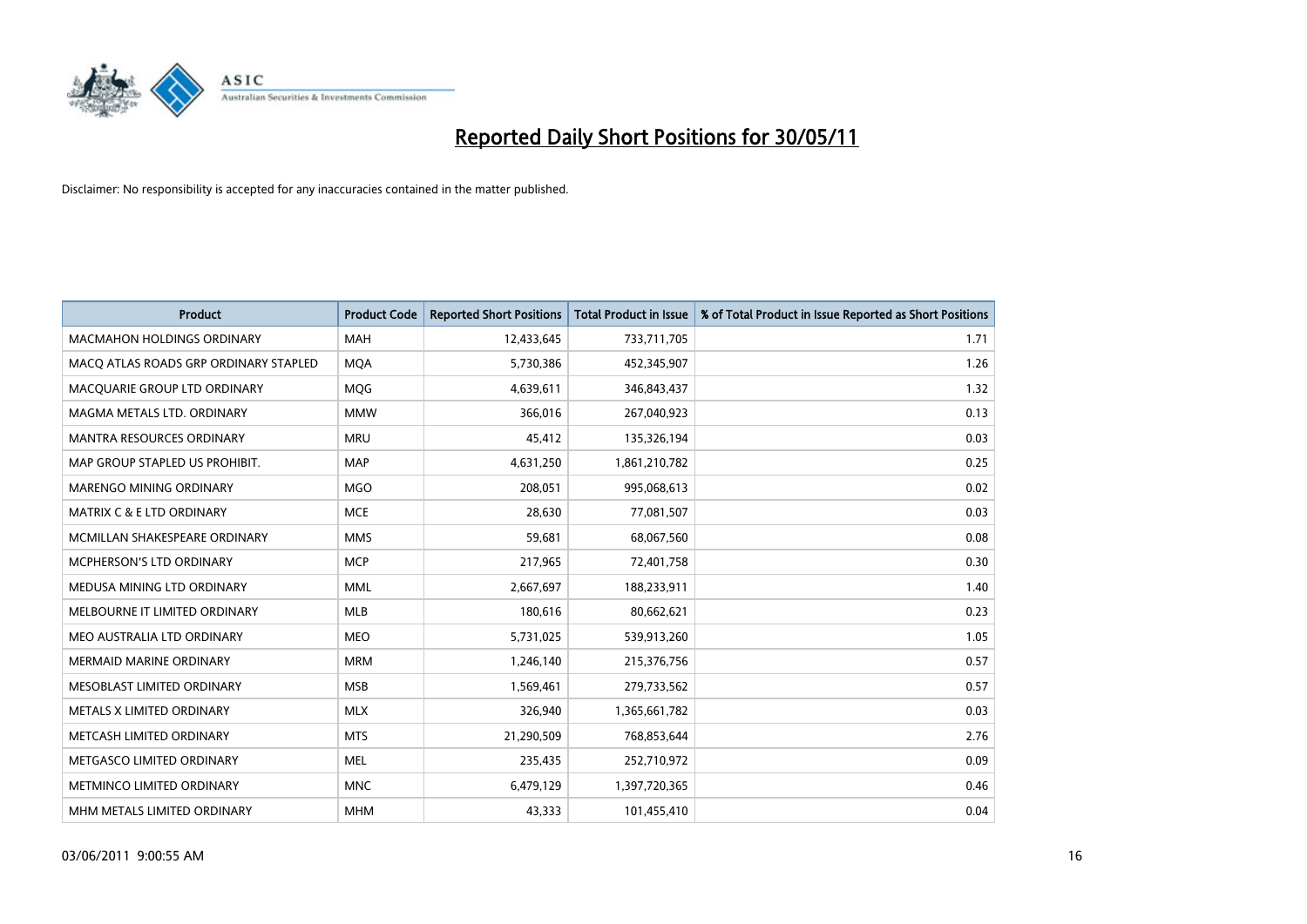

| <b>Product</b>                    | <b>Product Code</b> | <b>Reported Short Positions</b> | <b>Total Product in Issue</b> | % of Total Product in Issue Reported as Short Positions |
|-----------------------------------|---------------------|---------------------------------|-------------------------------|---------------------------------------------------------|
| MICLYN EXP OFFSHR ORDINARY        | <b>MIO</b>          | 514,454                         | 274,618,684                   | 0.17                                                    |
| MINARA RESOURCES ORDINARY         | <b>MRE</b>          | 7,937,606                       | 1,169,424,487                 | 0.67                                                    |
| MINCOR RESOURCES NL ORDINARY      | <b>MCR</b>          | 2,253,089                       | 200,608,804                   | 1.10                                                    |
| MINEMAKERS LIMITED ORDINARY       | <b>MAK</b>          | 71,627                          | 227,003,950                   | 0.03                                                    |
| MINERAL DEPOSITS ORDINARY         | <b>MDL</b>          | 229,045                         | 60,768,582                    | 0.37                                                    |
| MINERAL RESOURCES, ORDINARY       | <b>MIN</b>          | 821,883                         | 169,143,017                   | 0.48                                                    |
| MIRABELA NICKEL LTD ORDINARY      | <b>MBN</b>          | 11,661,517                      | 491,561,237                   | 2.36                                                    |
| MIRVAC GROUP STAPLED SECURITIES   | <b>MGR</b>          | 20,369,699                      | 3,416,924,188                 | 0.57                                                    |
| MOLOPO ENERGY LTD ORDINARY        | <b>MPO</b>          | 1,976,810                       | 250,972,584                   | 0.78                                                    |
| MOLY MINES LIMITED ORDINARY       | <b>MOL</b>          | 7,647                           | 384,893,989                   | 0.00                                                    |
| MONADELPHOUS GROUP ORDINARY       | <b>MND</b>          | 556,557                         | 87,576,827                    | 0.63                                                    |
| <b>MOUNT GIBSON IRON ORDINARY</b> | <b>MGX</b>          | 7,321,387                       | 1,082,570,693                 | 0.65                                                    |
| MSF SUGAR LIMITED ORDINARY        | <b>MSF</b>          | 20,338                          | 69,165,378                    | 0.03                                                    |
| MULTIPLEX SITES SITES             | <b>MXUPA</b>        | 190                             | 4,500,000                     | 0.00                                                    |
| MURCHISON METALS LTD ORDINARY     | <b>MMX</b>          | 14,471,576                      | 435,884,268                   | 3.32                                                    |
| MYER HOLDINGS LTD ORDINARY        | <b>MYR</b>          | 13,677,378                      | 582,947,884                   | 2.33                                                    |
| MYSTATE LIMITED ORDINARY          | <b>MYS</b>          | 1,400                           | 67,439,158                    | 0.00                                                    |
| NATIONAL AUST. BANK ORDINARY      | <b>NAB</b>          | 14,883,107                      | 2,169,658,383                 | 0.66                                                    |
| NATURAL FUEL LIMITED ORDINARY     | <b>NFL</b>          |                                 | 721,912                       | 0.00                                                    |
| NAVITAS LIMITED ORDINARY          | <b>NVT</b>          | 2,876,827                       | 369,358,564                   | 0.77                                                    |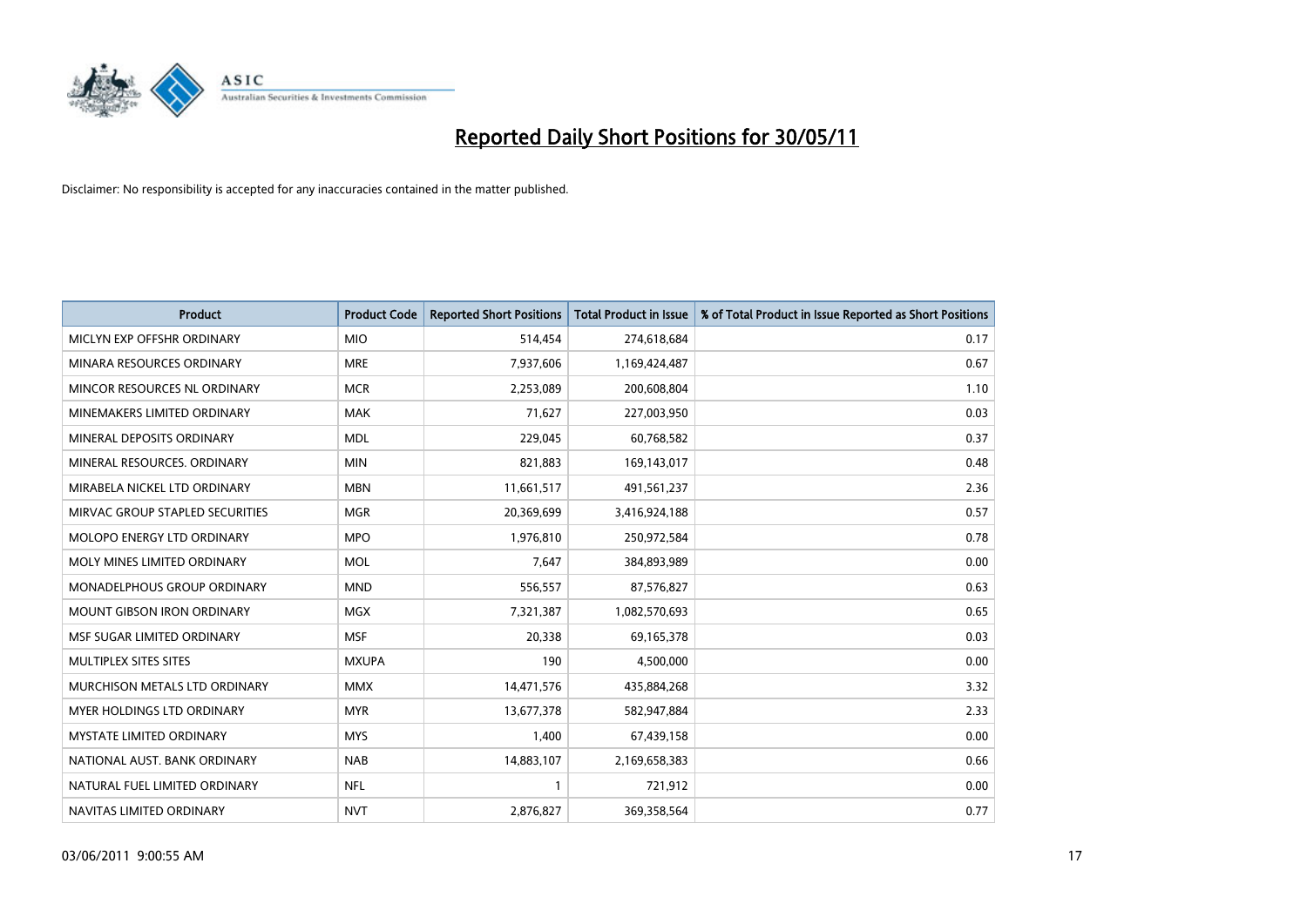

| <b>Product</b>                        | <b>Product Code</b> | <b>Reported Short Positions</b> | Total Product in Issue | % of Total Product in Issue Reported as Short Positions |
|---------------------------------------|---------------------|---------------------------------|------------------------|---------------------------------------------------------|
| NEPTUNE MARINE ORDINARY               | <b>NMS</b>          | 700,073                         | 1,747,612,299          | 0.04                                                    |
| NEW HOPE CORPORATION ORDINARY         | <b>NHC</b>          | 728.838                         | 830,230,549            | 0.08                                                    |
| NEWCREST MINING ORDINARY              | <b>NCM</b>          | 2,839,069                       | 765,407,334            | 0.35                                                    |
| NEWS CORP A NON-VOTING CDI            | <b>NWSLV</b>        | 1,309,655                       | 1,829,772,574          | 0.06                                                    |
| NEWS CORP B VOTING CDI                | <b>NWS</b>          | 2,494,058                       | 798,520,953            | 0.29                                                    |
| NEXBIS LIMITED ORDINARY               | <b>NBS</b>          | 42,233                          | 798,356,704            | 0.01                                                    |
| NEXUS ENERGY LIMITED ORDINARY         | <b>NXS</b>          | 24,835,533                      | 1,326,337,066          | 1.86                                                    |
| NIB HOLDINGS LIMITED ORDINARY         | <b>NHF</b>          | 66,286                          | 466,765,752            | 0.01                                                    |
| NICK SCALI LIMITED ORDINARY           | <b>NCK</b>          | 35,846                          | 81,000,000             | 0.04                                                    |
| NIDO PETROLEUM ORDINARY               | <b>NDO</b>          | 282,693                         | 1,373,822,119          | 0.01                                                    |
| NKWE PLATINUM 10C US COMMON           | <b>NKP</b>          | 201,266                         | 559,651,184            | 0.04                                                    |
| NOBLE MINERAL RES ORDINARY            | <b>NMG</b>          | 2,280,363                       | 390,039,256            | 0.58                                                    |
| NORTHERN CREST ORDINARY               | <b>NOC</b>          | 9.097                           | 133,484,723            | 0.01                                                    |
| NORTHERN IRON LTD ORDINARY            | <b>NFE</b>          | 1,085,291                       | 336,084,863            | 0.33                                                    |
| NRW HOLDINGS LIMITED ORDINARY         | <b>NWH</b>          | 359,296                         | 276,770,445            | 0.12                                                    |
| NUCOAL RESOURCES NL ORDINARY          | <b>NCR</b>          | 3,482                           | 437,193,340            | 0.00                                                    |
| NUFARM LIMITED ORDINARY               | <b>NUF</b>          | 5,697,972                       | 261,833,005            | 2.14                                                    |
| OAKTON LIMITED ORDINARY               | <b>OKN</b>          | 738,348                         | 93,800,235             | 0.79                                                    |
| OCEANAGOLD CORP. CHESS DEPOSITARY INT | <b>OGC</b>          | 1,440,035                       | 262,550,386            | 0.54                                                    |
| OCEANIA CAPITAL LTD ORDINARY          | <b>OCP</b>          | 2.500                           | 91,921,295             | 0.00                                                    |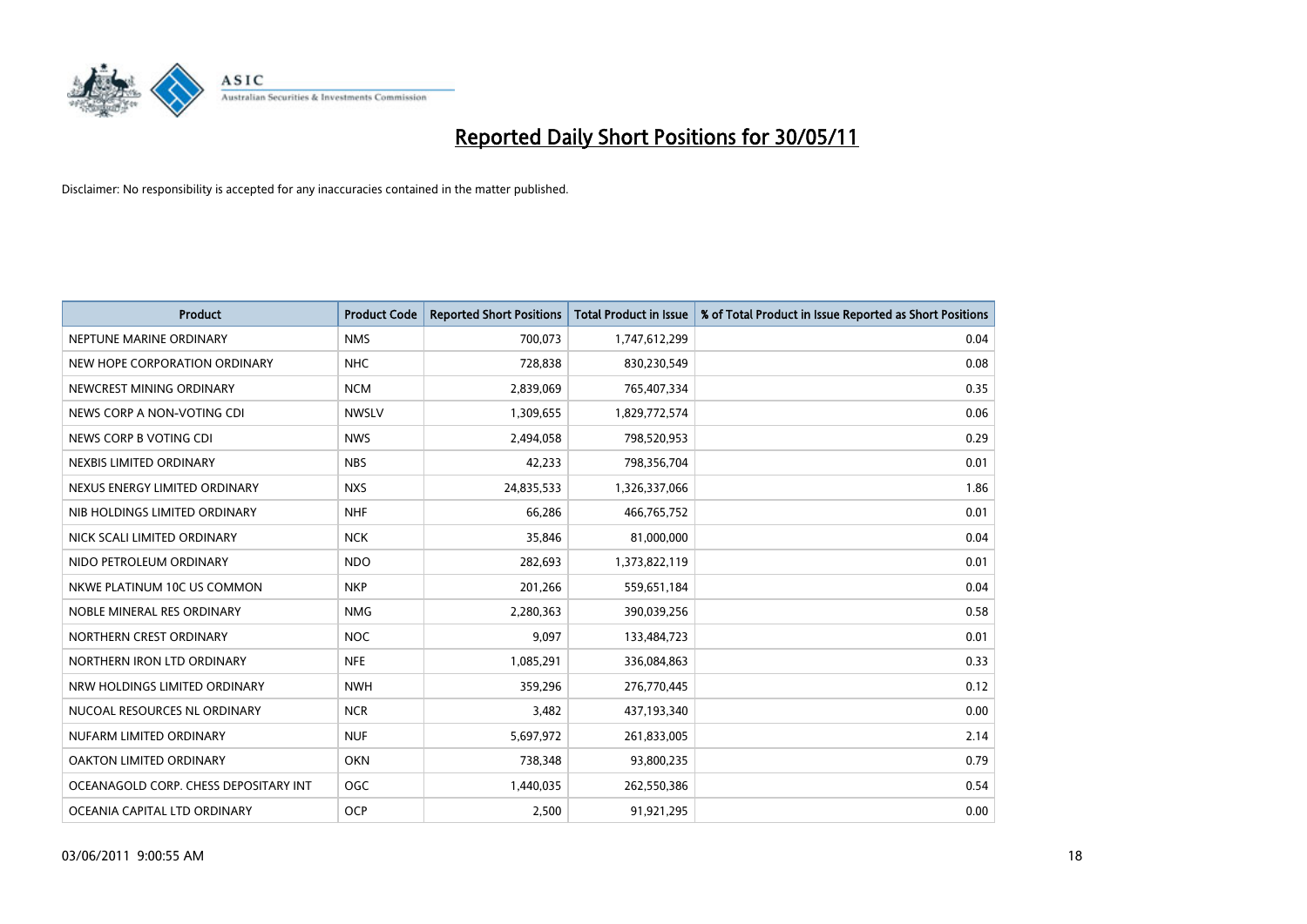

| <b>Product</b>                      | <b>Product Code</b> | <b>Reported Short Positions</b> | Total Product in Issue | % of Total Product in Issue Reported as Short Positions |
|-------------------------------------|---------------------|---------------------------------|------------------------|---------------------------------------------------------|
| OIL SEARCH LTD ORDINARY             | <b>OSH</b>          | 9,626,893                       | 1,320,648,378          | 0.72                                                    |
| <b>OILEX LTD ORDINARY</b>           | <b>OEX</b>          | 48.669                          | 253,274,885            | 0.02                                                    |
| OM HOLDINGS LIMITED ORDINARY        | <b>OMH</b>          | 7,886,395                       | 504,105,150            | 1.57                                                    |
| ONESTEEL LIMITED ORDINARY           | OST                 | 22,339,884                      | 1,338,106,652          | 1.64                                                    |
| ORICA LIMITED ORDINARY              | ORI                 | 2,207,590                       | 363,223,767            | 0.59                                                    |
| ORIGIN ENERGY ORDINARY              | <b>ORG</b>          | 2,512,617                       | 1,064,379,759          | 0.24                                                    |
| OROCOBRE LIMITED ORDINARY           | <b>ORE</b>          | 152.540                         | 102,813,894            | 0.15                                                    |
| OROTONGROUP LIMITED ORDINARY        | ORL                 | 15,442                          | 40,880,902             | 0.03                                                    |
| OTTO ENERGY LIMITED ORDINARY        | <b>OEL</b>          | 109,204                         | 1,134,540,071          | 0.01                                                    |
| OZ MINERALS DEFERRED SETTLEMENT     | <b>OZLDA</b>        | 2,237,432                       | 323,854,651            | 0.68                                                    |
| <b>PACIFIC BRANDS ORDINARY</b>      | <b>PBG</b>          | 9,014,596                       | 931,386,248            | 0.97                                                    |
| PALADIN ENERGY LTD ORDINARY         | <b>PDN</b>          | 16,716,461                      | 777,698,217            | 2.15                                                    |
| PANAUST LIMITED DEFERRED SETTLEMENT | <b>PNADA</b>        | 5,820,035                       | 593,001,686            | 0.97                                                    |
| PANORAMIC RESOURCES ORDINARY        | PAN                 | 1,452,430                       | 207,050,710            | 0.70                                                    |
| PAPERLINX LIMITED ORDINARY          | <b>PPX</b>          | 16,913,459                      | 603,580,761            | 2.83                                                    |
| PAPILLON RES LTD ORDINARY           | <b>PIR</b>          | 692,695                         | 190,812,855            | 0.36                                                    |
| PATTIES FOODS LTD ORDINARY          | PFL                 |                                 | 138,989,223            | 0.00                                                    |
| PEET LIMITED ORDINARY               | <b>PPC</b>          | 90,784                          | 303,854,244            | 0.03                                                    |
| PENINSULA ENERGY LTD ORDINARY       | <b>PEN</b>          | 478,945                         | 2,089,215,700          | 0.02                                                    |
| PERILYA LIMITED ORDINARY            | PEM                 | 596,218                         | 526,075,563            | 0.12                                                    |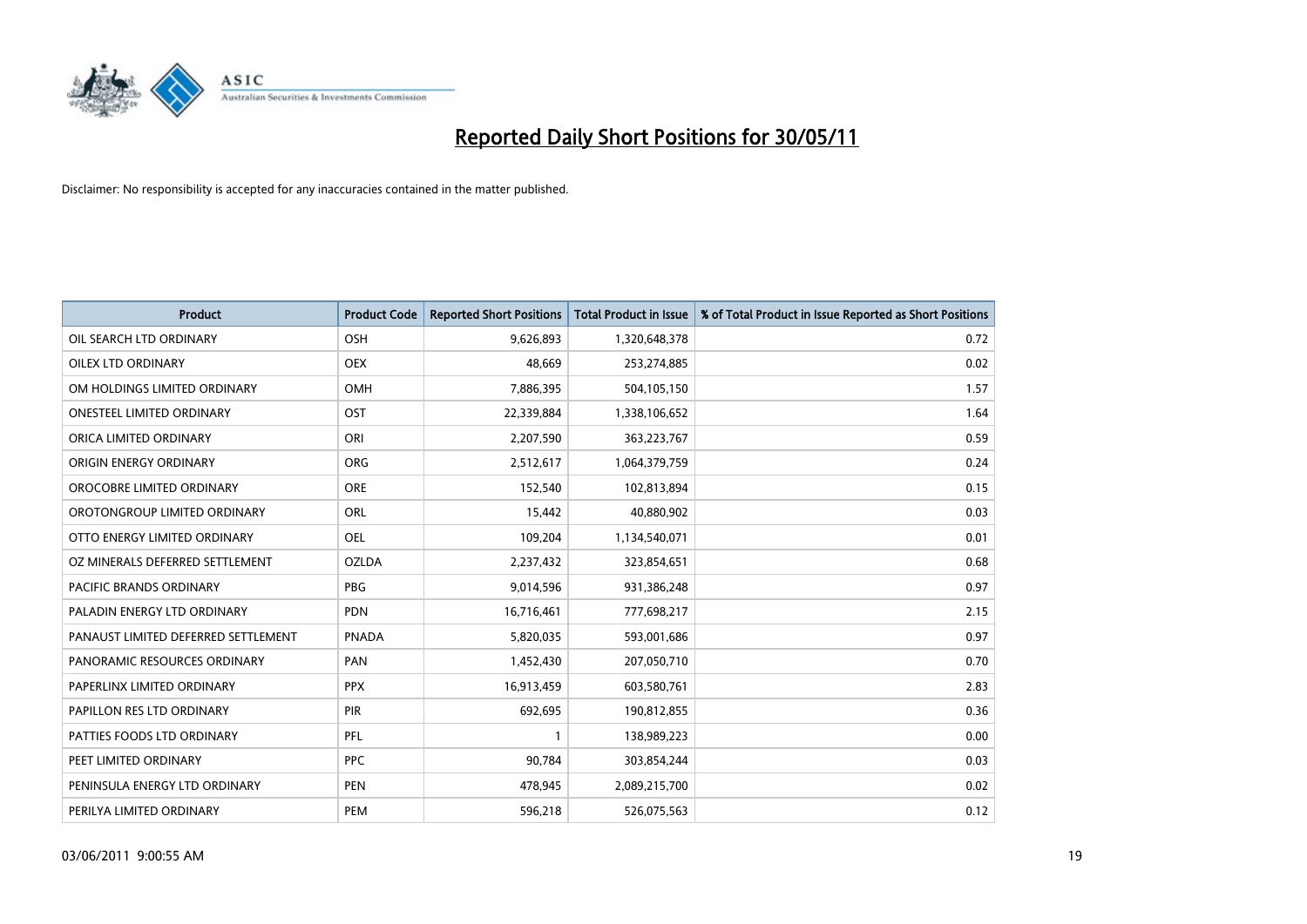

| <b>Product</b>                       | <b>Product Code</b> | <b>Reported Short Positions</b> | <b>Total Product in Issue</b> | % of Total Product in Issue Reported as Short Positions |
|--------------------------------------|---------------------|---------------------------------|-------------------------------|---------------------------------------------------------|
| PERPETUAL LIMITED ORDINARY           | PPT                 | 2,664,545                       | 44,669,352                    | 5.98                                                    |
| PERSEUS MINING LTD ORDINARY          | PRU                 | 4,760,675                       | 425,017,088                   | 1.11                                                    |
| PETSEC ENERGY ORDINARY               | <b>PSA</b>          | 223,332                         | 231,283,622                   | 0.10                                                    |
| PHARMAXIS LTD ORDINARY               | <b>PXS</b>          | 1,218,325                       | 228,290,309                   | 0.54                                                    |
| PHOTON GROUP LTD ORDINARY            | PGA                 | 250,510                         | 1,540,886,866                 | 0.02                                                    |
| PLATINUM ASSET ORDINARY              | <b>PTM</b>          | 7,889,469                       | 561,347,878                   | 1.38                                                    |
| PLATINUM AUSTRALIA ORDINARY          | <b>PLA</b>          | 5,522,711                       | 392,430,039                   | 1.42                                                    |
| PLATINUM CAPITAL LTD ORDINARY        | <b>PMC</b>          |                                 | 164,959,410                   | 0.00                                                    |
| PLUTON RESOURCES ORDINARY            | <b>PLV</b>          | 25,200                          | 187,026,448                   | 0.01                                                    |
| PMP LIMITED ORDINARY                 | <b>PMP</b>          | 58,526                          | 330,794,300                   | 0.01                                                    |
| PORT BOUVARD LIMITED ORDINARY        | PBD                 | 6,754                           | 593,868,295                   | 0.00                                                    |
| PRANA BIOTECHNOLOGY ORDINARY         | PBT                 | 755,040                         | 269,292,203                   | 0.28                                                    |
| PREMIER INVESTMENTS ORDINARY         | <b>PMV</b>          | 635,950                         | 155,062,831                   | 0.40                                                    |
| PRIMARY HEALTH CARE ORDINARY         | PRY                 | 9,432,759                       | 497,409,803                   | 1.91                                                    |
| PRIME INFR GROUP. STAPLED SECURITIES | PIH                 | 308.735                         | 351,776,795                   | 0.09                                                    |
| PRIME MEDIA GRP LTD ORDINARY         | <b>PRT</b>          | 17,125                          | 366,330,303                   | 0.00                                                    |
| PROGEN PHARMACEUTIC ORDINARY         | PGL                 | 151,596                         | 24,709,097                    | 0.61                                                    |
| PROGRAMMED ORDINARY                  | <b>PRG</b>          | 386,289                         | 118,169,908                   | 0.31                                                    |
| PSIVIDA CORP CDI 1:1                 | <b>PVA</b>          | 6,878                           | 8,891,730                     | 0.08                                                    |
| <b>QANTAS AIRWAYS ORDINARY</b>       | QAN                 | 34,258,182                      | 2,265,123,620                 | 1.50                                                    |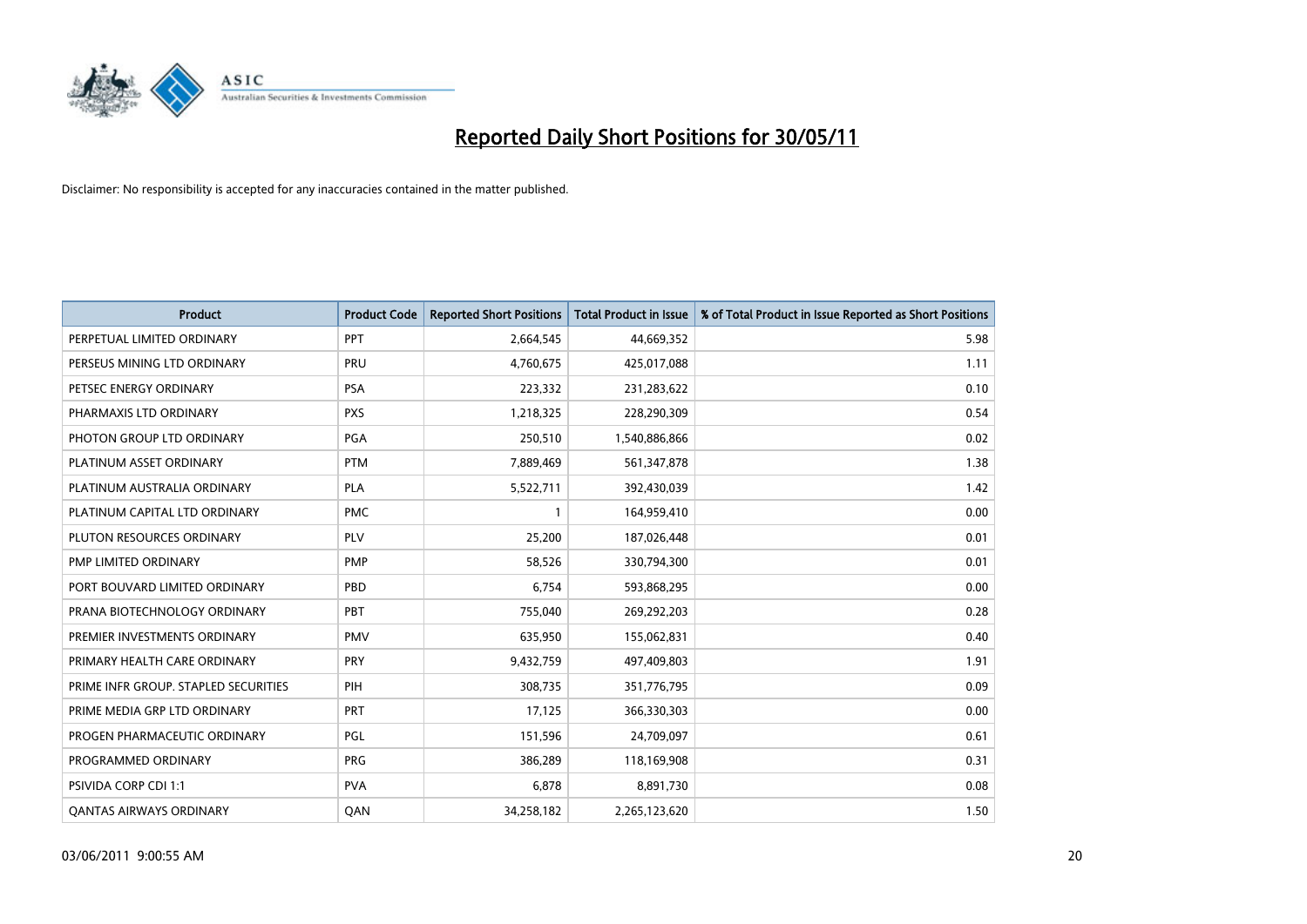

| <b>Product</b>                       | <b>Product Code</b> | <b>Reported Short Positions</b> | <b>Total Product in Issue</b> | % of Total Product in Issue Reported as Short Positions |
|--------------------------------------|---------------------|---------------------------------|-------------------------------|---------------------------------------------------------|
| OBE INSURANCE GROUP ORDINARY         | <b>OBE</b>          | 17,691,264                      | 1,092,654,587                 | 1.57                                                    |
| OR NATIONAL LIMITED ORDINARY         | <b>ORN</b>          | 16,143,455                      | 2,440,000,000                 | 0.66                                                    |
| ORXPHARMA LTD ORDINARY               | <b>ORX</b>          | 19,147                          | 125,824,127                   | 0.02                                                    |
| <b>QUBE LOGISTICS ORDINARY UNITS</b> | <b>QUB</b>          | 18,354,810                      | 610,839,329                   | 3.00                                                    |
| RAMELIUS RESOURCES ORDINARY          | <b>RMS</b>          | 231,311                         | 291,767,215                   | 0.07                                                    |
| RAMSAY HEALTH CARE ORDINARY          | <b>RHC</b>          | 1,574,961                       | 202,081,252                   | 0.78                                                    |
| <b>RANGE RESOURCES LTD ORDINARY</b>  | <b>RRS</b>          | 240.708                         | 1,602,030,474                 | 0.02                                                    |
| <b>RCR TOMLINSON ORDINARY</b>        | <b>RCR</b>          | 86,475                          | 131,897,672                   | 0.07                                                    |
| <b>REA GROUP ORDINARY</b>            | <b>REA</b>          | 135,984                         | 130,401,680                   | 0.09                                                    |
| <b>RECKON LIMITED ORDINARY</b>       | <b>RKN</b>          | 9,942                           | 133,384,060                   | 0.01                                                    |
| <b>RED FORK ENERGY ORDINARY</b>      | <b>RFE</b>          | 17,954                          | 269,769,853                   | 0.00                                                    |
| REDBANK ENERGY LTD ORDINARY          | <b>AEJ</b>          | 1,351                           | 786,287                       | 0.17                                                    |
| REDFLEX HOLDINGS ORDINARY            | <b>RDF</b>          | 12,872                          | 110,345,599                   | 0.01                                                    |
| <b>REED RESOURCES LTD ORDINARY</b>   | <b>RDR</b>          | 411,376                         | 262,237,201                   | 0.15                                                    |
| <b>REGIS RESOURCES ORDINARY</b>      | <b>RRL</b>          | 2,436,302                       | 431,233,086                   | 0.55                                                    |
| RESMED INC CDI 10:1                  | <b>RMD</b>          | 12,726,948                      | 1,545,678,330                 | 0.80                                                    |
| <b>RESOLUTE MINING ORDINARY</b>      | <b>RSG</b>          | 5,801,806                       | 467,618,520                   | 1.24                                                    |
| RESOURCE GENERATION ORDINARY         | <b>RES</b>          | 226,499                         | 250,700,530                   | 0.09                                                    |
| REVERSE CORP LIMITED ORDINARY        | <b>REF</b>          | 25,141                          | 92,382,175                    | 0.03                                                    |
| REX MINERALS LIMITED ORDINARY        | <b>RXM</b>          | 276.427                         | 152,438,879                   | 0.17                                                    |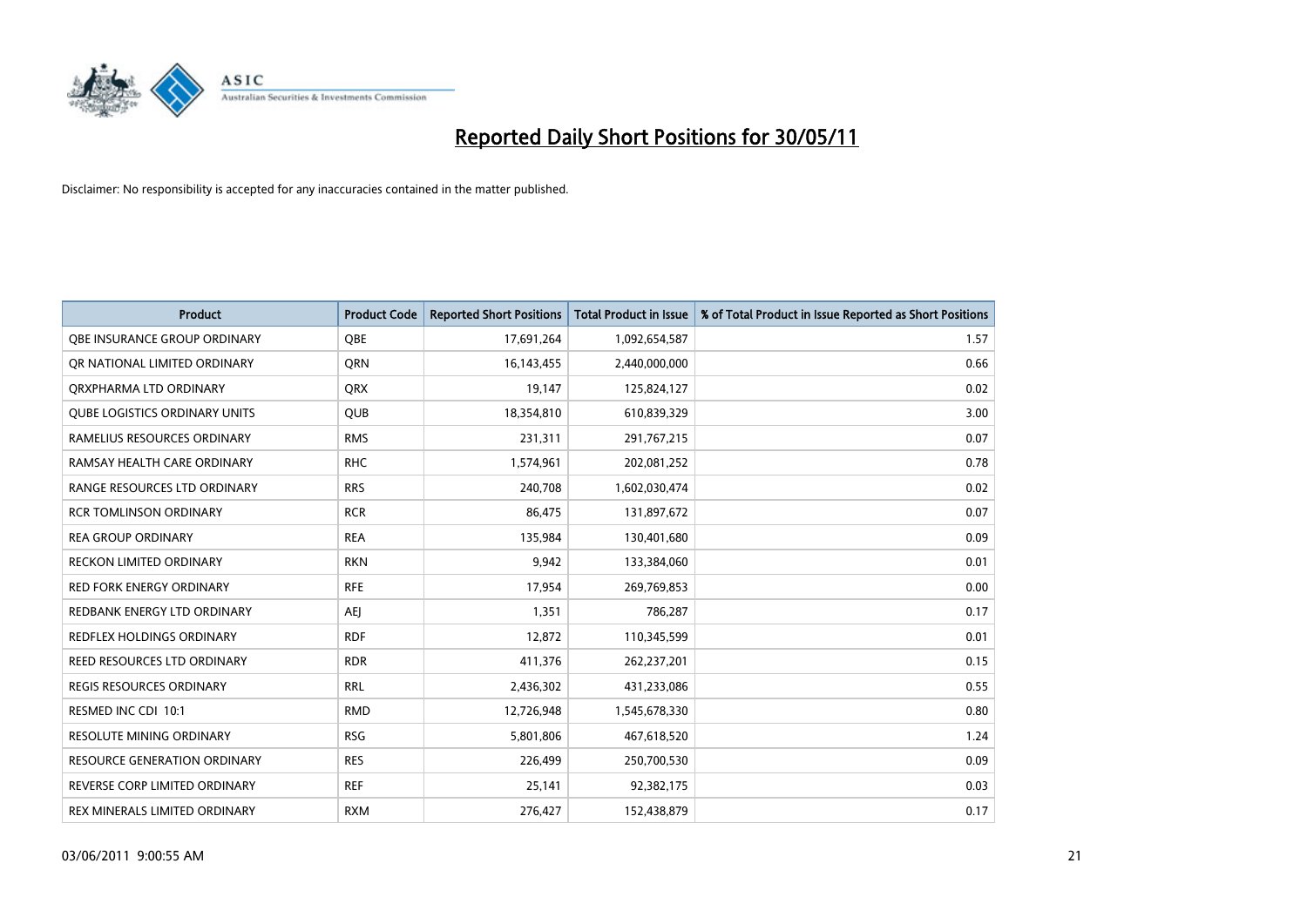

| <b>Product</b>                   | <b>Product Code</b> | <b>Reported Short Positions</b> | Total Product in Issue | % of Total Product in Issue Reported as Short Positions |
|----------------------------------|---------------------|---------------------------------|------------------------|---------------------------------------------------------|
| <b>RHG LIMITED ORDINARY</b>      | <b>RHG</b>          | 442,333                         | 318,745,978            | 0.13                                                    |
| RIDLEY CORPORATION ORDINARY      | <b>RIC</b>          | 697,686                         | 307,817,071            | 0.23                                                    |
| RIO TINTO LIMITED ORDINARY       | <b>RIO</b>          | 18,202,472                      | 435,758,720            | 4.17                                                    |
| RIVERCITY MOTORWAY STAPLED       | <b>RCY</b>          | 132,000                         | 957,010,115            | 0.01                                                    |
| RIVERSDALE MINING ORDINARY       | <b>RIV</b>          | 7,406                           | 244,431,186            | 0.00                                                    |
| <b>ROBUST RESOURCES ORDINARY</b> | <b>ROL</b>          | 1,131,871                       | 84,944,097             | 1.34                                                    |
| ROC OIL COMPANY ORDINARY         | <b>ROC</b>          | 12,454,778                      | 713,154,560            | 1.72                                                    |
| SAI GLOBAL LIMITED ORDINARY      | SAI                 | 218,971                         | 199,552,155            | 0.10                                                    |
| SALMAT LIMITED ORDINARY          | <b>SLM</b>          | 300,254                         | 159,775,299            | 0.18                                                    |
| SAMSON OIL & GAS LTD ORDINARY    | SSN                 | 2,615,220                       | 1,727,586,909          | 0.15                                                    |
| SANDFIRE RESOURCES ORDINARY      | <b>SFR</b>          | 2,987,173                       | 148,384,969            | 2.02                                                    |
| <b>SANTOS LTD ORDINARY</b>       | <b>STO</b>          | 6,136,641                       | 877,955,664            | 0.67                                                    |
| SARACEN MINERAL ORDINARY         | <b>SAR</b>          | 257,239                         | 492,151,415            | 0.04                                                    |
| SEDGMAN LIMITED ORDINARY         | <b>SDM</b>          | 478,591                         | 209,752,689            | 0.23                                                    |
| SEEK LIMITED ORDINARY            | <b>SEK</b>          | 9,474,139                       | 336,584,488            | 2.82                                                    |
| SELECT HARVESTS ORDINARY         | <b>SHV</b>          | 210,239                         | 56,226,960             | 0.38                                                    |
| SENETAS CORPORATION ORDINARY     | <b>SEN</b>          | 756,999                         | 463,105,195            | 0.16                                                    |
| SENEX ENERGY LIMITED ORDINARY    | SXY                 | 58,965                          | 756,747,445            | 0.01                                                    |
| SERVCORP LIMITED ORDINARY        | SRV                 | 69,844                          | 98,440,807             | 0.07                                                    |
| SERVICE STREAM ORDINARY          | <b>SSM</b>          | 388,018                         | 283,418,867            | 0.14                                                    |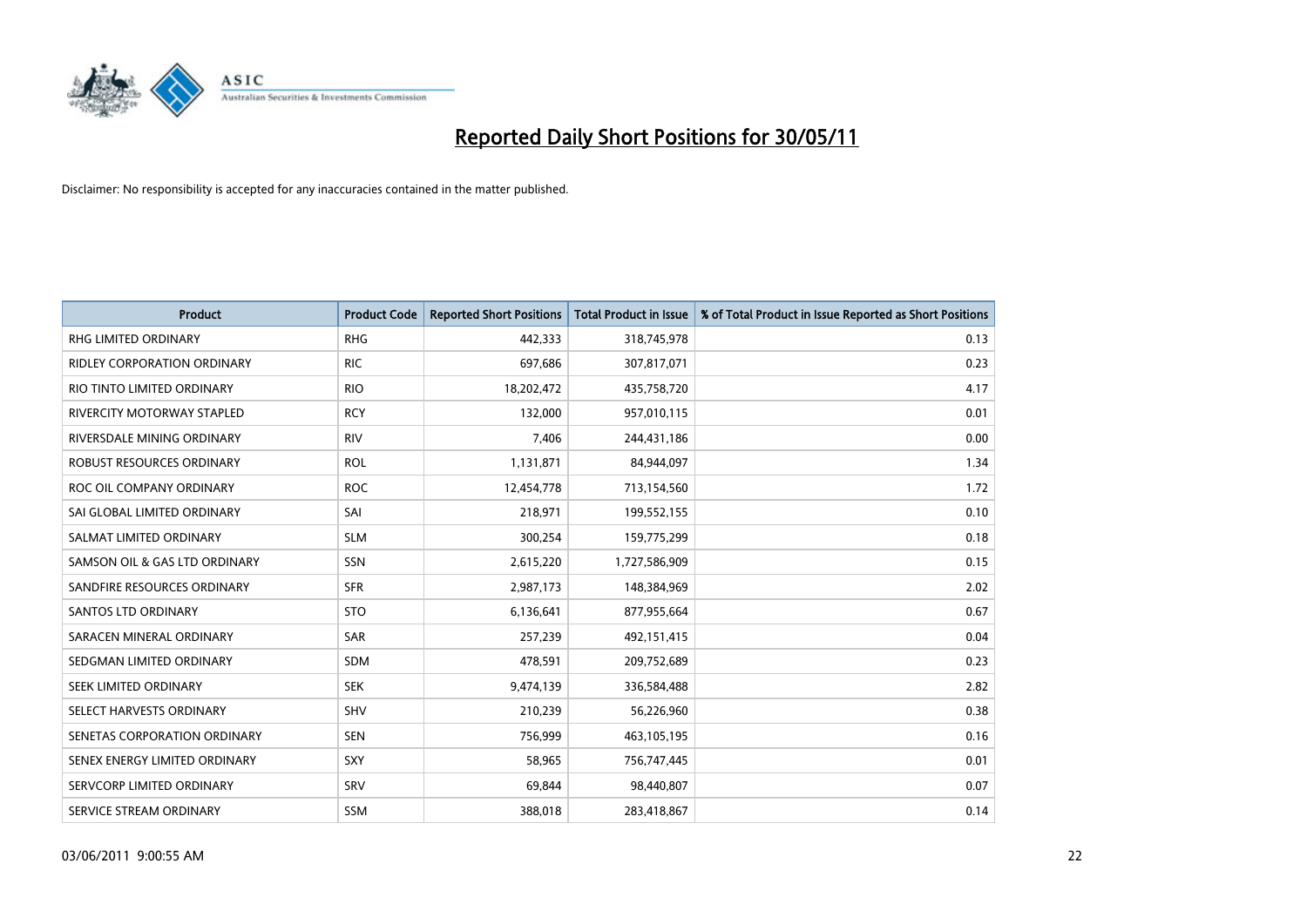

| <b>Product</b>                           | <b>Product Code</b> | <b>Reported Short Positions</b> | <b>Total Product in Issue</b> | % of Total Product in Issue Reported as Short Positions |
|------------------------------------------|---------------------|---------------------------------|-------------------------------|---------------------------------------------------------|
| SEVEN GROUP HOLDINGS ORDINARY            | <b>SVW</b>          | 1,385,179                       | 306,410,281                   | 0.42                                                    |
| SEVEN WEST MEDIA LTD ORDINARY            | <b>SWM</b>          | 4,676,775                       | 610,327,899                   | 0.77                                                    |
| SHAW RIVER RESOURCES ORDINARY            | <b>SRR</b>          | 57,159                          | 451,657,803                   | 0.01                                                    |
| SIGMA PHARMACEUTICAL ORDINARY            | SIP                 | 17,351,503                      | 1,178,626,572                 | 1.46                                                    |
| SILEX SYSTEMS ORDINARY                   | <b>SLX</b>          | 272,582                         | 170,133,997                   | 0.16                                                    |
| SILVER LAKE RESOURCE ORDINARY            | <b>SLR</b>          | 103,236                         | 178,882,838                   | 0.06                                                    |
| SIMS METAL MGMT LTD ORDINARY             | SGM                 | 2,793,130                       | 205,393,914                   | 1.38                                                    |
| SINGAPORE TELECOMM. CHESS DEPOSITARY INT | SGT                 | 5,518,007                       | 234,092,504                   | 2.38                                                    |
| SIRTEX MEDICAL ORDINARY                  | <b>SRX</b>          | 1,000                           | 55,768,136                    | 0.00                                                    |
| SKILLED GROUP LTD ORDINARY               | <b>SKE</b>          | 47,742                          | 233,089,776                   | 0.01                                                    |
| SKY CITY ENTERTAIN, ORDINARY             | <b>SKC</b>          | 20,854                          | 576,958,340                   | 0.00                                                    |
| <b>SKY NETWORK ORDINARY</b>              | <b>SKT</b>          | 50,000                          | 389,139,785                   | 0.01                                                    |
| SMS MANAGEMENT, ORDINARY                 | <b>SMX</b>          | 319,845                         | 67,661,358                    | 0.45                                                    |
| SONIC HEALTHCARE ORDINARY                | <b>SHL</b>          | 6,192,821                       | 388,429,875                   | 1.59                                                    |
| SOUL PATTINSON (W.H) ORDINARY            | SOL                 | 97,658                          | 238,640,580                   | 0.04                                                    |
| SOUTH BOULDER MINES ORDINARY             | <b>STB</b>          | 15,423                          | 86,115,688                    | 0.02                                                    |
| SP AUSNET STAPLED SECURITIES             | <b>SPN</b>          | 4,515,996                       | 2,795,115,439                 | 0.16                                                    |
| SPARK INFRASTRUCTURE STAPLED NOTE & UNIT | SKI                 | 14,083,433                      | 1,326,734,264                 | 1.04                                                    |
| SPDR 200 FUND ETF UNITS                  | <b>STW</b>          | 8                               | 50,339,159                    | 0.00                                                    |
| SPECIALTY FASHION ORDINARY               | <b>SFH</b>          | 572,711                         | 191,686,122                   | 0.30                                                    |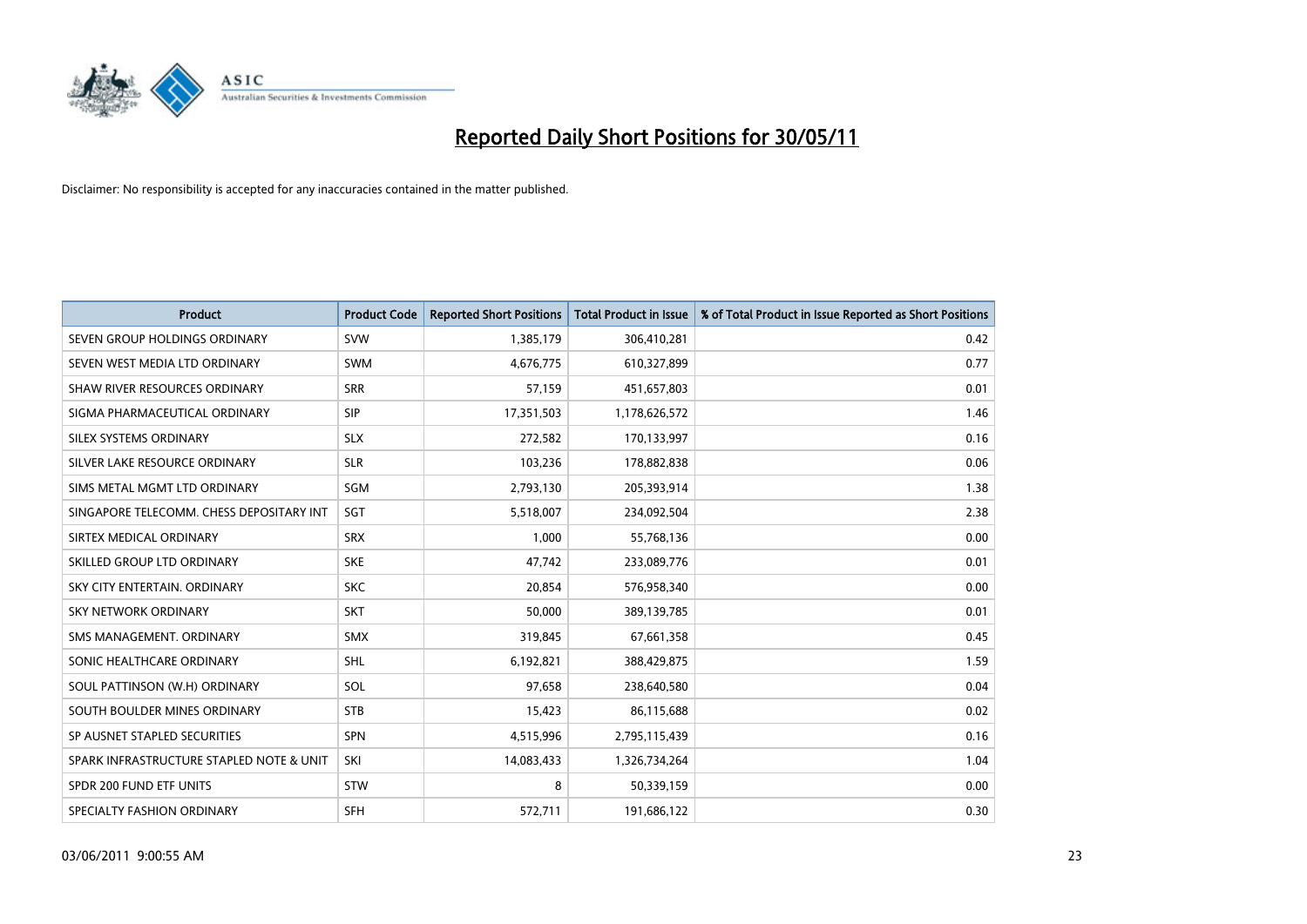

| <b>Product</b>                      | <b>Product Code</b> | <b>Reported Short Positions</b> | Total Product in Issue | % of Total Product in Issue Reported as Short Positions |
|-------------------------------------|---------------------|---------------------------------|------------------------|---------------------------------------------------------|
| SPOTLESS GROUP LTD ORDINARY         | <b>SPT</b>          | 2,296,483                       | 262,766,725            | 0.88                                                    |
| ST BARBARA LIMITED ORDINARY         | <b>SBM</b>          | 5,498,918                       | 325,615,389            | 1.67                                                    |
| STAGING CONNECTIONS ORDINARY        | <b>STG</b>          | 2,917,189                       | 78,317,726             | 3.72                                                    |
| STANMORE COAL LTD ORDINARY          | <b>SMR</b>          | 73,240                          | 88,270,738             | 0.08                                                    |
| STARPHARMA HOLDINGS ORDINARY        | SPL                 | 223,882                         | 247,560,721            | 0.09                                                    |
| STH AMERICAN COR LTD ORDINARY       | SAY                 | 9,200                           | 245,846,493            | 0.00                                                    |
| STH CRS ELECT ENGNR ORDINARY        | <b>SXE</b>          | 72,392                          | 142,678,939            | 0.05                                                    |
| STHN CROSS MEDIA ORDINARY           | <b>SXL</b>          | 3,275,890                       | 705,712,186            | 0.45                                                    |
| STOCKLAND UNITS/ORD STAPLED         | <b>SGP</b>          | 11,125,460                      | 2,383,036,717          | 0.46                                                    |
| STRAITS RES LTD. ORDINARY           | SRO                 | 7,766,688                       | 324,655,749            | 2.38                                                    |
| STW COMMUNICATIONS ORDINARY         | SGN                 | 421,791                         | 364,310,964            | 0.11                                                    |
| SUN RESOURCES NL ORDINARY           | <b>SUR</b>          | 25,000                          | 444,369,734            | 0.01                                                    |
| SUNCORP GROUP LTD ORDINARY          | <b>SUN</b>          | 8,861,726                       | 1,286,600,980          | 0.67                                                    |
| SUNDANCE RESOURCES ORDINARY         | <b>SDL</b>          | 9,035,053                       | 2,870,657,169          | 0.29                                                    |
| SUNLAND GROUP LTD ORDINARY          | <b>SDG</b>          | 358,607                         | 224,881,794            | 0.15                                                    |
| SUPER RET REP LTD ORDINARY          | <b>SUL</b>          | 173,611                         | 130,018,739            | 0.14                                                    |
| SWICK MINING ORDINARY               | <b>SWK</b>          | 56,057                          | 236,724,970            | 0.02                                                    |
| SYMEX HOLDINGS ORDINARY             | <b>SYM</b>          | 27,221                          | 189,166,670            | 0.01                                                    |
| TABCORP HOLDINGS LTD ORDINARY       | <b>TAH</b>          | 2,661,349                       | 688,019,737            | 0.37                                                    |
| <b>TALENT2 INTERNATION ORDINARY</b> | <b>TWO</b>          | 95,491                          | 144,422,121            | 0.07                                                    |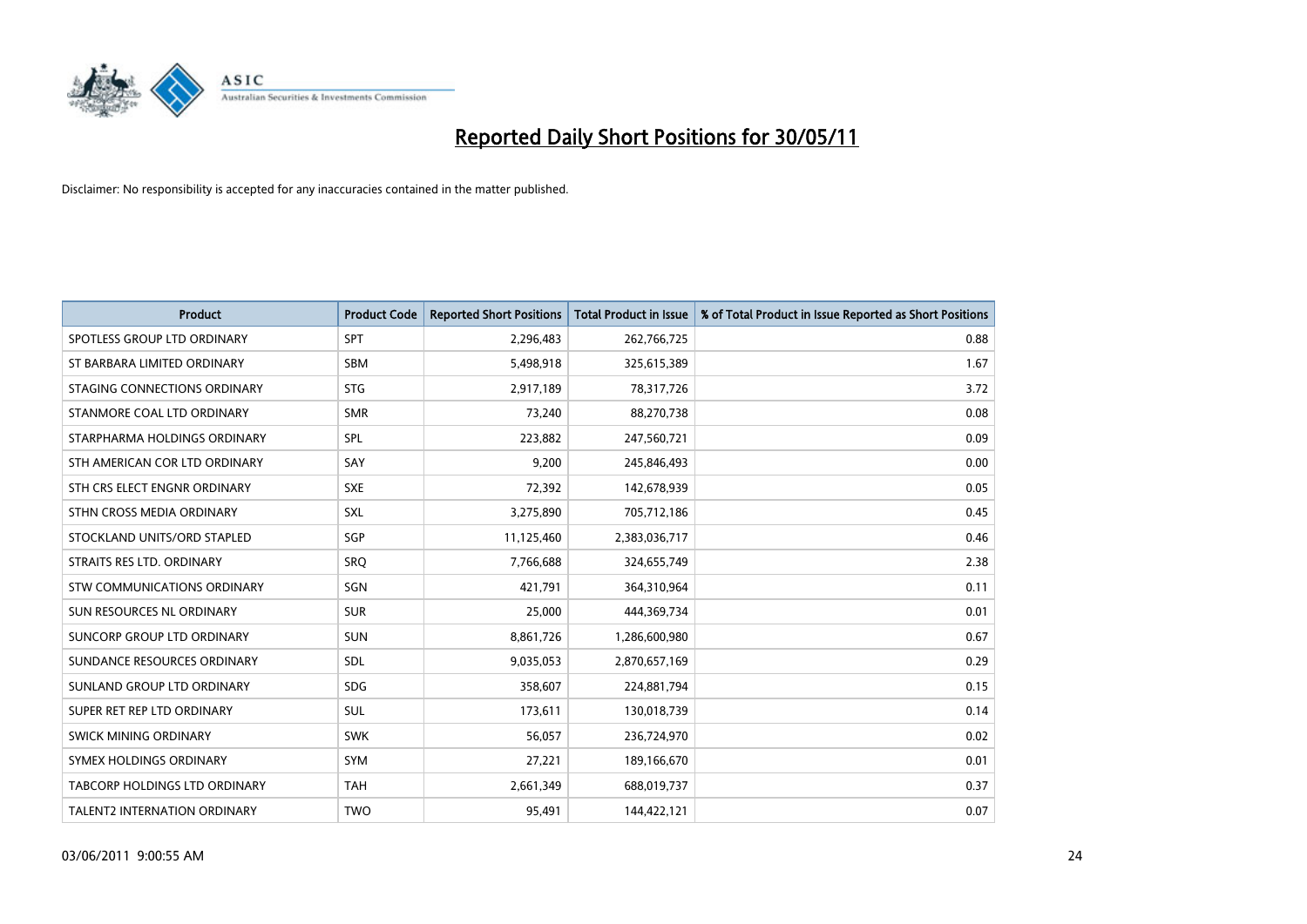

| <b>Product</b>                      | <b>Product Code</b> | <b>Reported Short Positions</b> | <b>Total Product in Issue</b> | % of Total Product in Issue Reported as Short Positions |
|-------------------------------------|---------------------|---------------------------------|-------------------------------|---------------------------------------------------------|
| <b>TALISMAN MINING ORDINARY</b>     | <b>TLM</b>          | 3,079                           | 130,438,627                   | 0.00                                                    |
| TANAMI GOLD NL ORDINARY             | <b>TAM</b>          | 43,774                          | 260,997,677                   | 0.02                                                    |
| TAP OIL LIMITED ORDINARY            | <b>TAP</b>          | 512,938                         | 240,967,311                   | 0.21                                                    |
| TASSAL GROUP LIMITED ORDINARY       | <b>TGR</b>          | 67,186                          | 146,304,404                   | 0.03                                                    |
| <b>TATTS GROUP LTD ORDINARY</b>     | <b>TTS</b>          | 13,376,359                      | 1,318,683,208                 | 0.99                                                    |
| <b>TELECOM CORPORATION ORDINARY</b> | <b>TEL</b>          | 29,119,121                      | 1,924,665,206                 | 1.51                                                    |
| TELSTRA CORPORATION, ORDINARY       | <b>TLS</b>          | 57,232,995                      | 12,443,074,357                | 0.45                                                    |
| TEN NETWORK HOLDINGS ORDINARY       | <b>TEN</b>          | 37,206,581                      | 1,045,236,720                 | 3.54                                                    |
| TERANGA GOLD CORP CDI 1:1           | <b>TGZ</b>          | 403,521                         | 150,340,337                   | 0.25                                                    |
| TFS CORPORATION LTD ORDINARY        | <b>TFC</b>          | 30,184                          | 275,789,494                   | 0.01                                                    |
| THE REJECT SHOP ORDINARY            | <b>TRS</b>          | 928,886                         | 26,033,570                    | 3.54                                                    |
| THOR MINING PLC CHESS DEPOSITARY    | <b>THR</b>          | 2,307                           | 222,489,120                   | 0.00                                                    |
| THORN GROUP LIMITED ORDINARY        | <b>TGA</b>          | 17,163                          | 129,858,924                   | 0.01                                                    |
| THUNDELARRA EXPLOR. ORDINARY        | <b>THX</b>          | 26,212                          | 153,578,927                   | 0.02                                                    |
| <b>TIGER RESOURCES ORDINARY</b>     | <b>TGS</b>          | 555,330                         | 668,635,549                   | 0.08                                                    |
| TIMBERCORP LIMITED ORDINARY         | <b>TIM</b>          | 90,074                          | 352,071,429                   | 0.02                                                    |
| TISHMAN SPEYER UNITS                | <b>TSO</b>          | 71,802                          | 338,440,904                   | 0.02                                                    |
| TNG LIMITED ORDINARY                | <b>TNG</b>          | 4,321                           | 284,803,062                   | 0.00                                                    |
| TOLL HOLDINGS LTD ORDINARY          | <b>TOL</b>          | 20,895,765                      | 710,128,531                   | 2.91                                                    |
| TORO ENERGY LIMITED ORDINARY        | <b>TOE</b>          | 141,904                         | 964,936,676                   | 0.01                                                    |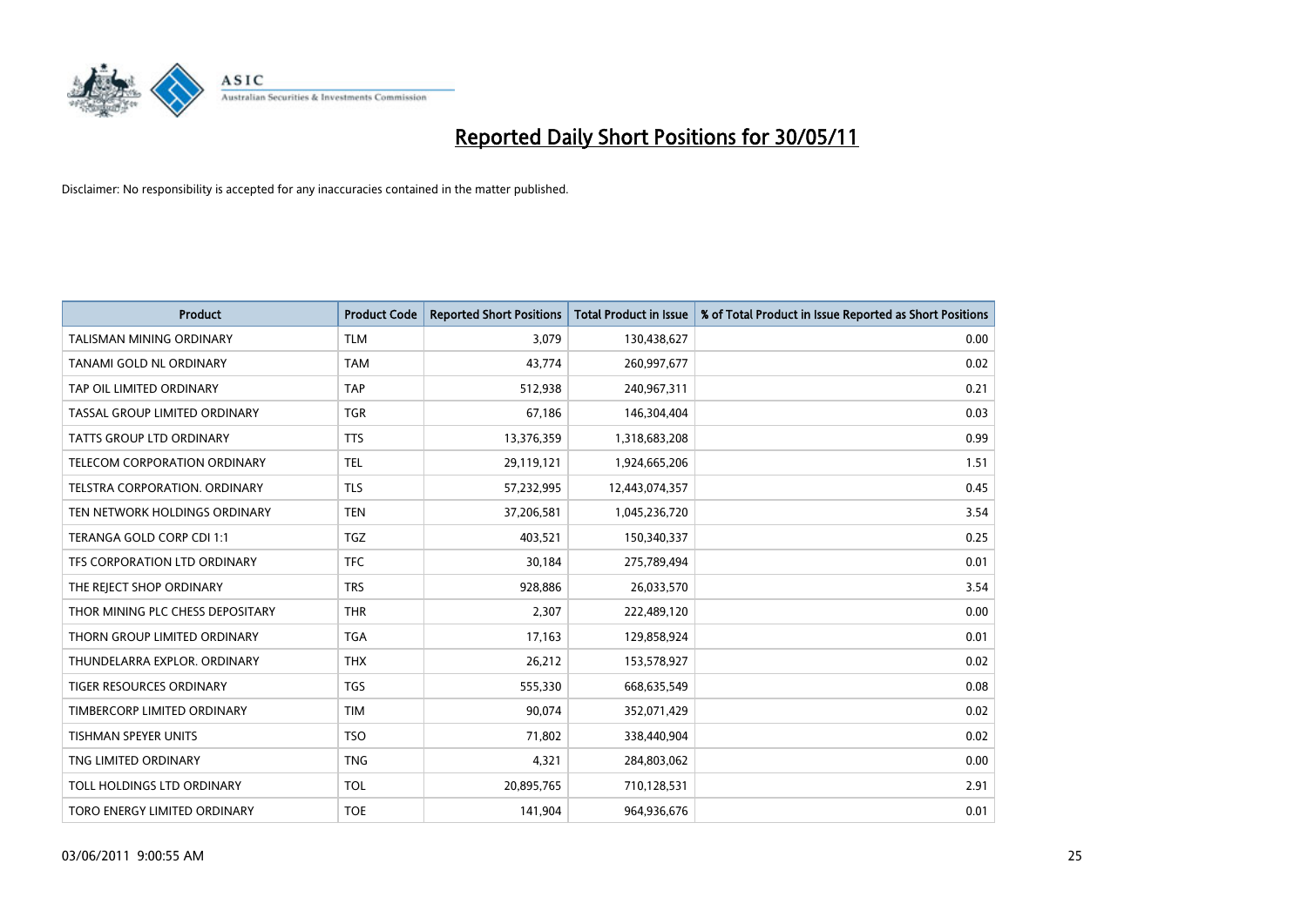

| <b>Product</b>                            | <b>Product Code</b> | <b>Reported Short Positions</b> | Total Product in Issue | % of Total Product in Issue Reported as Short Positions |
|-------------------------------------------|---------------------|---------------------------------|------------------------|---------------------------------------------------------|
| <b>TOWER LIMITED ORDINARY</b>             | <b>TWR</b>          | 689,519                         | 263,603,448            | 0.26                                                    |
| TOX FREE SOLUTIONS ORDINARY               | <b>TOX</b>          | 26,570                          | 92,630,478             | 0.02                                                    |
| TPG TELECOM LIMITED ORDINARY              | <b>TPM</b>          | 4,720,892                       | 783,481,644            | 0.58                                                    |
| TRANSFIELD SERV INFR STAPLED SECURITIES   | <b>TSI</b>          | 55,933                          | 438,756,421            | 0.01                                                    |
| <b>TRANSFIELD SERVICES ORDINARY</b>       | <b>TSE</b>          | 6,505,209                       | 549,715,957            | 1.17                                                    |
| TRANSPACIFIC INDUST, ORDINARY             | <b>TPI</b>          | 10,704,734                      | 960,638,735            | 1.10                                                    |
| TRANSURBAN GROUP TRIPLE STAPLED SEC.      | <b>TCL</b>          | 4,747,777                       | 1,443,543,731          | 0.32                                                    |
| TREASURY WINE ESTATE ORDINARY             | <b>TWE</b>          | 9,216,032                       | 647,227,144            | 1.42                                                    |
| TRINITY GROUP STAPLED SECURITIES          | <b>TCO</b>          | 3,419                           | 203,405,927            | 0.00                                                    |
| TROY RESOURCES NL ORDINARY                | <b>TRY</b>          | 29,546                          | 87,970,323             | 0.02                                                    |
| UGL LIMITED ORDINARY                      | <b>UGL</b>          | 5,427,146                       | 166,047,171            | 3.23                                                    |
| UNILIFE CORPORATION CDI US PROHIBITED     | <b>UNS</b>          | 612,857                         | 273,378,408            | 0.22                                                    |
| VALAD PROPERTY GROUP STAPLED US PROHIBIT. | <b>VPG</b>          | 2,713,128                       | 115,108,116            | 2.36                                                    |
| <b>VDM GROUP LIMITED ORDINARY</b>         | <b>VMG</b>          | 11,116                          | 193,127,749            | 0.01                                                    |
| <b>VENTURE MINERALS ORDINARY</b>          | <b>VMS</b>          | 183,483                         | 220,943,592            | 0.08                                                    |
| VIRGIN BLUE HOLDINGS ORDINARY             | <b>VBA</b>          | 43,205,092                      | 2,210,197,600          | 1.93                                                    |
| VISION GROUP HLDGS ORDINARY               | <b>VGH</b>          | 78,000                          | 74,197,532             | 0.11                                                    |
| <b>VITA GROUP LTD ORDINARY</b>            | <b>VTG</b>          | 75,190                          | 142,499,800            | 0.05                                                    |
| VITERRA INC CDI 1:1                       | <b>VTA</b>          | 3,828                           | 68,629,939             | 0.01                                                    |
| WAH NAM INT HLDG LTD ORDINARY             | <b>WNI</b>          | 356,242                         | 3,922,435,485          | 0.01                                                    |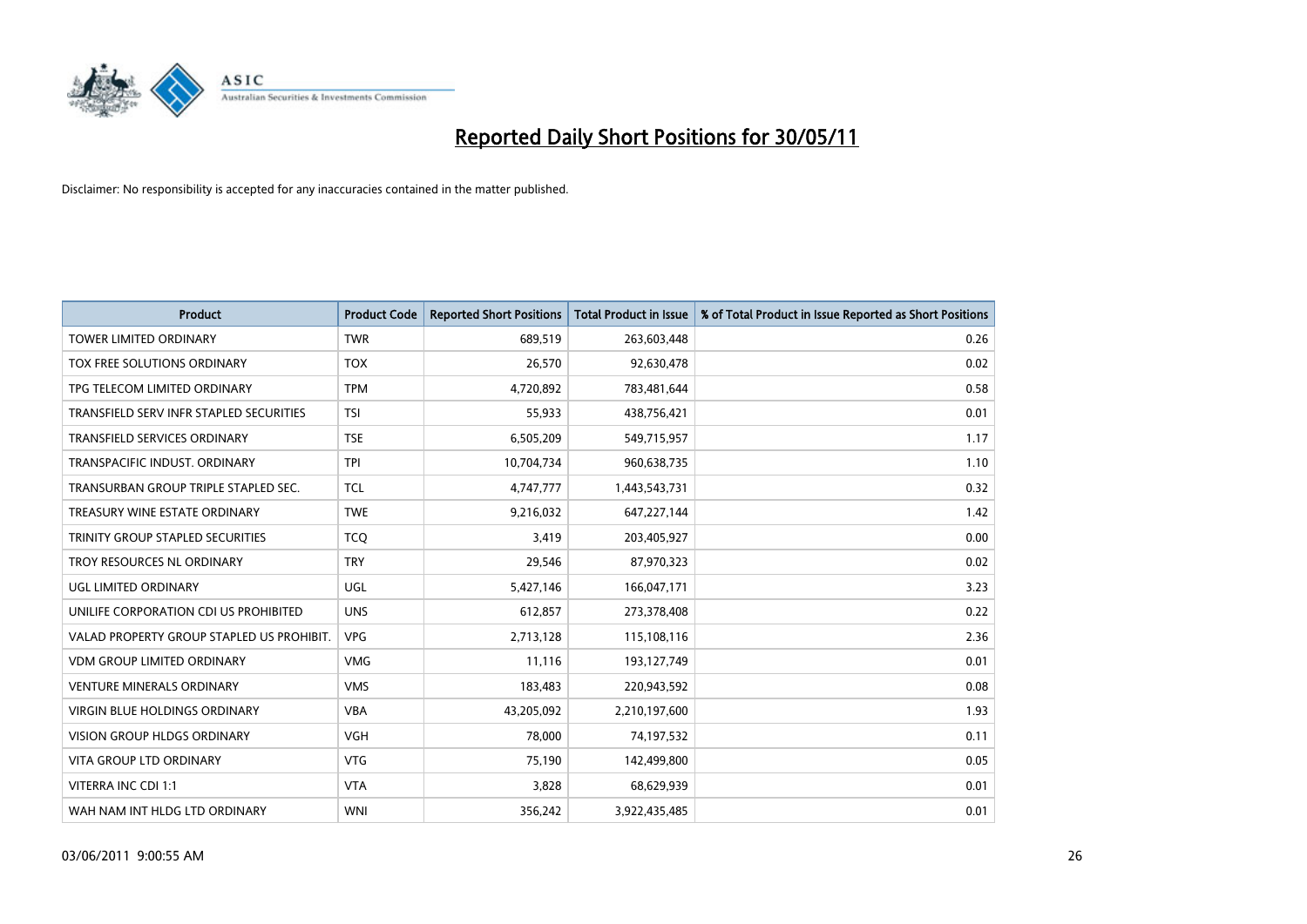

| <b>Product</b>                         | <b>Product Code</b> | <b>Reported Short Positions</b> | <b>Total Product in Issue</b> | % of Total Product in Issue Reported as Short Positions |
|----------------------------------------|---------------------|---------------------------------|-------------------------------|---------------------------------------------------------|
| <b>WATPAC LIMITED ORDINARY</b>         | <b>WTP</b>          | 55.336                          | 183,341,382                   | 0.02                                                    |
| <b>WDS LIMITED ORDINARY</b>            | <b>WDS</b>          | 701                             | 144,055,662                   | 0.00                                                    |
| WEBIET LIMITED ORDINARY                | <b>WEB</b>          | 390,793                         | 76,654,002                    | 0.51                                                    |
| <b>WESFARMERS LIMITED ORDINARY</b>     | <b>WES</b>          | 22,678,194                      | 1,005,197,704                 | 2.24                                                    |
| WESFARMERS LIMITED PARTIALLY PROTECTED | <b>WESN</b>         | 102,565                         | 151,874,458                   | 0.06                                                    |
| <b>WESTERN AREAS NL ORDINARY</b>       | <b>WSA</b>          | 6,290,529                       | 179,735,899                   | 3.50                                                    |
| WESTERN DESERT RES. ORDINARY           | <b>WDR</b>          | 948                             | 155,209,435                   | 0.00                                                    |
| WESTFIELD GROUP ORD/UNIT STAPLED SEC   | <b>WDC</b>          | 9,835,897                       | 2,308,988,539                 | 0.38                                                    |
| WESTFIELD RETAIL TST UNIT STAPLED      | <b>WRT</b>          | 29,166,274                      | 3,054,166,195                 | 0.96                                                    |
| <b>WESTPAC BANKING CORP ORDINARY</b>   | <b>WBC</b>          | 26,685,124                      | 3,009,648,977                 | 0.85                                                    |
| WHITE ENERGY COMPANY ORDINARY          | <b>WEC</b>          | 2,697,528                       | 316,104,241                   | 0.85                                                    |
| WHITEHAVEN COAL ORDINARY               | <b>WHC</b>          | 1,193,572                       | 493,800,069                   | 0.24                                                    |
| WHK GROUP LIMITED ORDINARY             | <b>WHG</b>          | 288,266                         | 265,142,652                   | 0.11                                                    |
| <b>WILDHORSE ENERGY ORDINARY</b>       | <b>WHE</b>          | 26,413                          | 227,117,335                   | 0.01                                                    |
| WINDIMURRA VANADIUM ORDINARY           | <b>WVL</b>          | 163,685                         | 154,278,674                   | 0.11                                                    |
| WOODSIDE PETROLEUM ORDINARY            | <b>WPL</b>          | 2,463,083                       | 793,229,820                   | 0.30                                                    |
| WOOLWORTHS LIMITED ORDINARY            | <b>WOW</b>          | 4,727,703                       | 1,216,421,820                 | 0.37                                                    |
| WORLEYPARSONS LTD ORDINARY             | <b>WOR</b>          | 5,464,105                       | 241,665,385                   | 2.25                                                    |
| WOTIF.COM HOLDINGS ORDINARY            | <b>WTF</b>          | 10,193,762                      | 211,209,444                   | 4.78                                                    |
| WPG RES LTD ORDINARY                   | <b>WPG</b>          | 284,541                         | 247,759,340                   | 0.12                                                    |